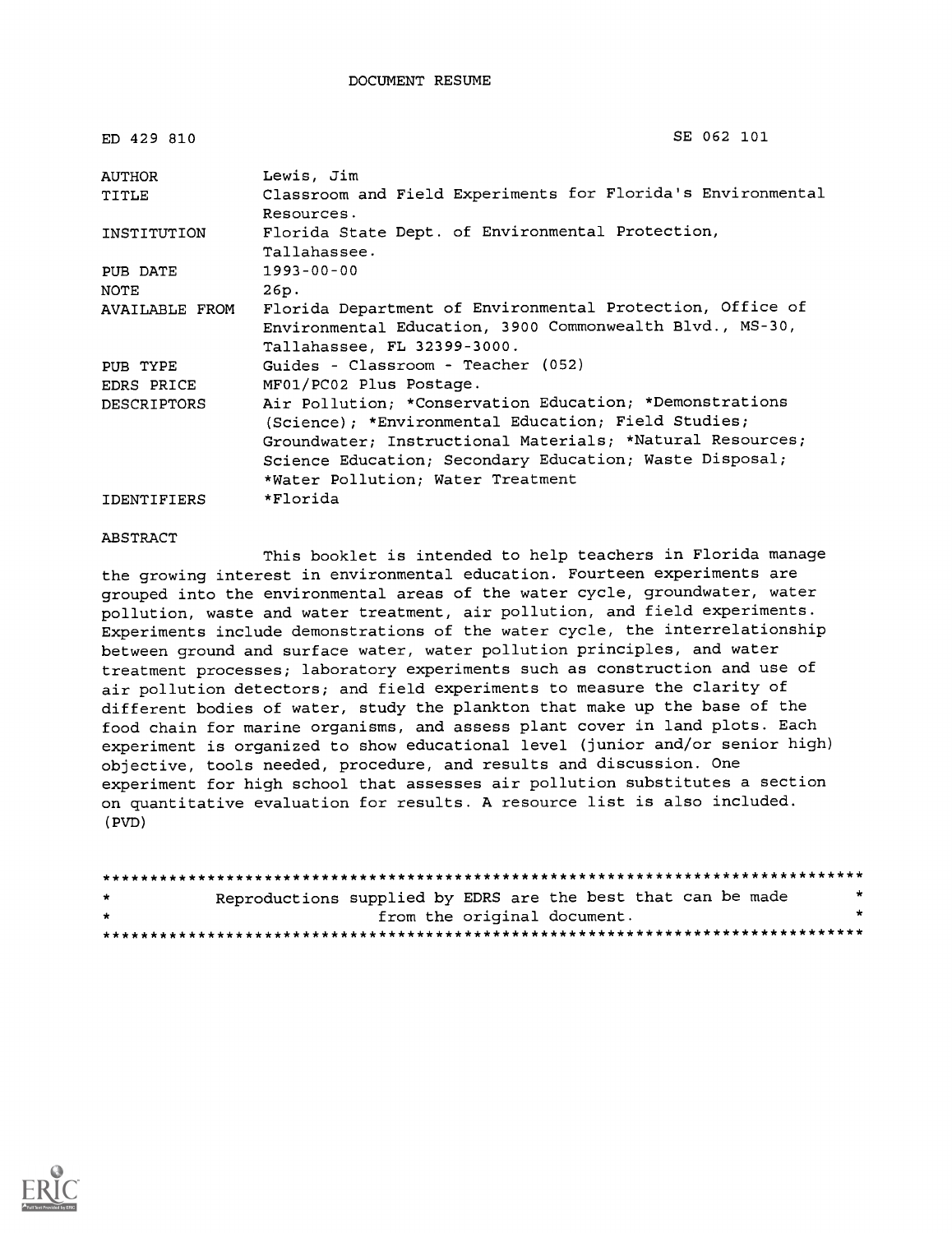

Department of Environmental Protectic

O

 $\sqrt{2}$ 

**BEST COPY AVAILABLE** 

2 **Express Street**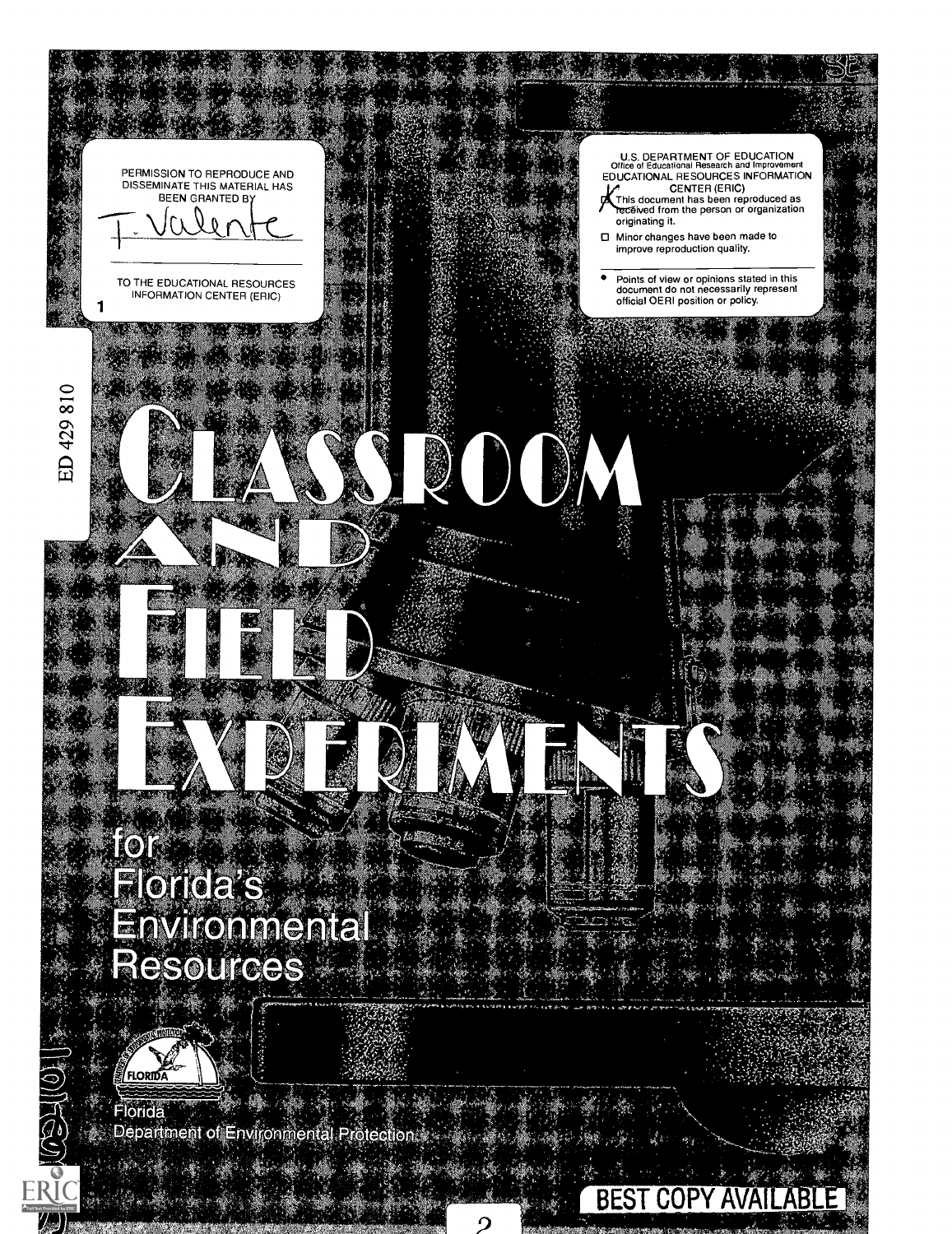### ACKNOWLEDGEMENTS

Special thanks for the help of the Staff of the Department of Environmental Protection, especially to Anita Moon, Pam Houmere, Max Linn, Fred Calder, Roxane Dow, Mike Batts, Walter Starnes, and Geof Mansfield. Thanks, too, to Jim Phillips and Roy King, Florida Department of Education; the Air and Waste Management Association for permission to use several of the air pollution experiments in its workbook. Air Pollution Experiments for Junior and Senior High School Students, Second ed., 1972. Other experiments were adapted form The Water Book, (1982) published by the Pasco County School Board. We have borrowed and adapted freely from these and other sources. We thank them all.

Jim Lewis, Office of Environmental Education



3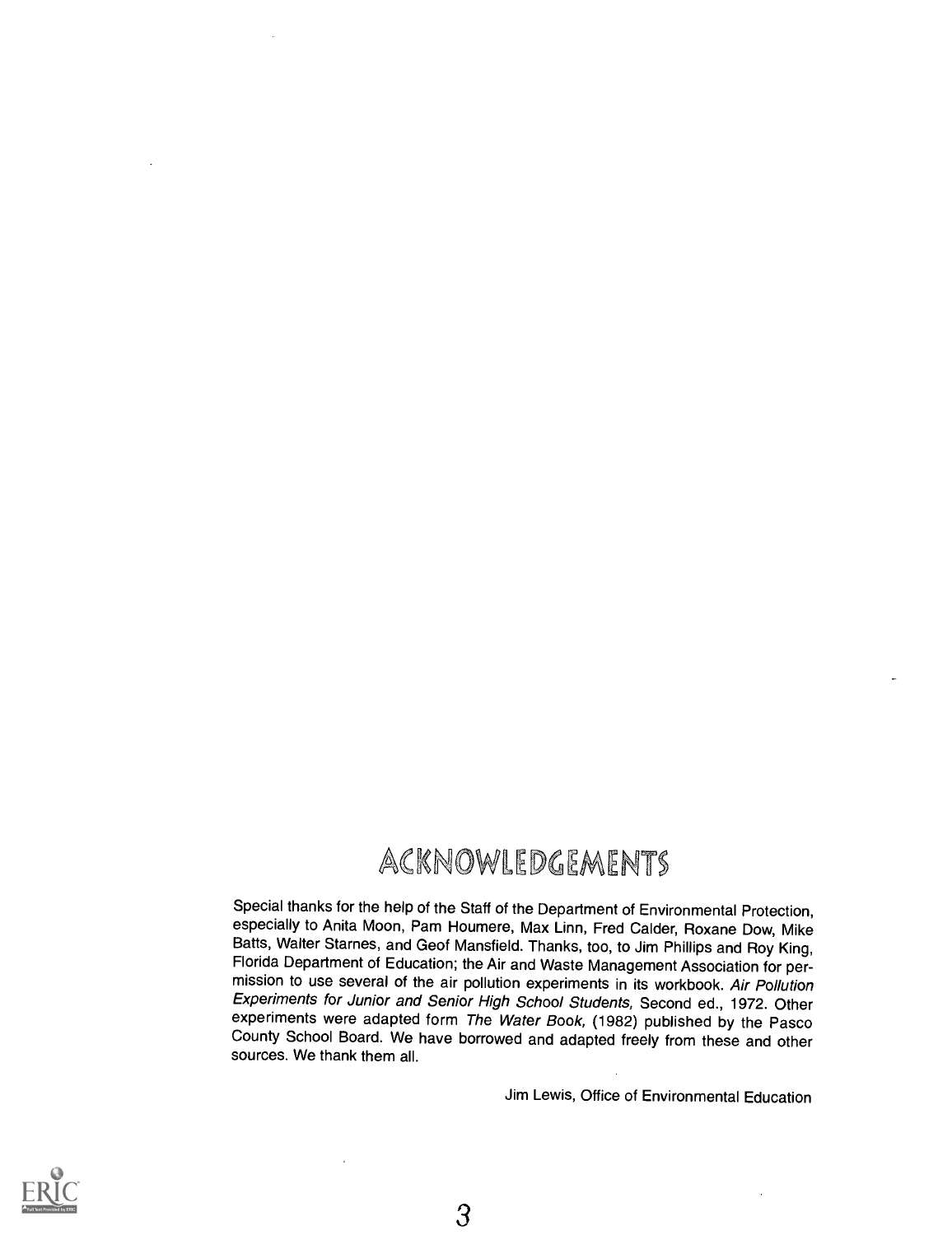# TABLE OF CONTENTS

| EXPERIMENT 1: WATER - THE WATER CYCLE 2  |
|------------------------------------------|
| EXPERIMENT 2: GROUND WATER 3             |
| EXPERIMENT 3: GROUND WATER  4            |
| EXPERIMENT 4: WATER POLLUTION 5          |
|                                          |
|                                          |
| EXPERIMENT 7: WASTE & WATER TREATMENT 8  |
| EXPERIMENT 8: WASTE & WATER TREATMENT9   |
| EXPERIMENT 9: WASTE & WATER TREATMENT 10 |
| EXPERIMENT 11: AIR POLLUTION 14          |
| EXPERIMENT 12: AIR POLLUTION 17          |
| EXPERIMENT 13: FIELD EXPERIMENT 19       |
| EXPERIMENT 14: FIELD EXPERIMENT 20       |

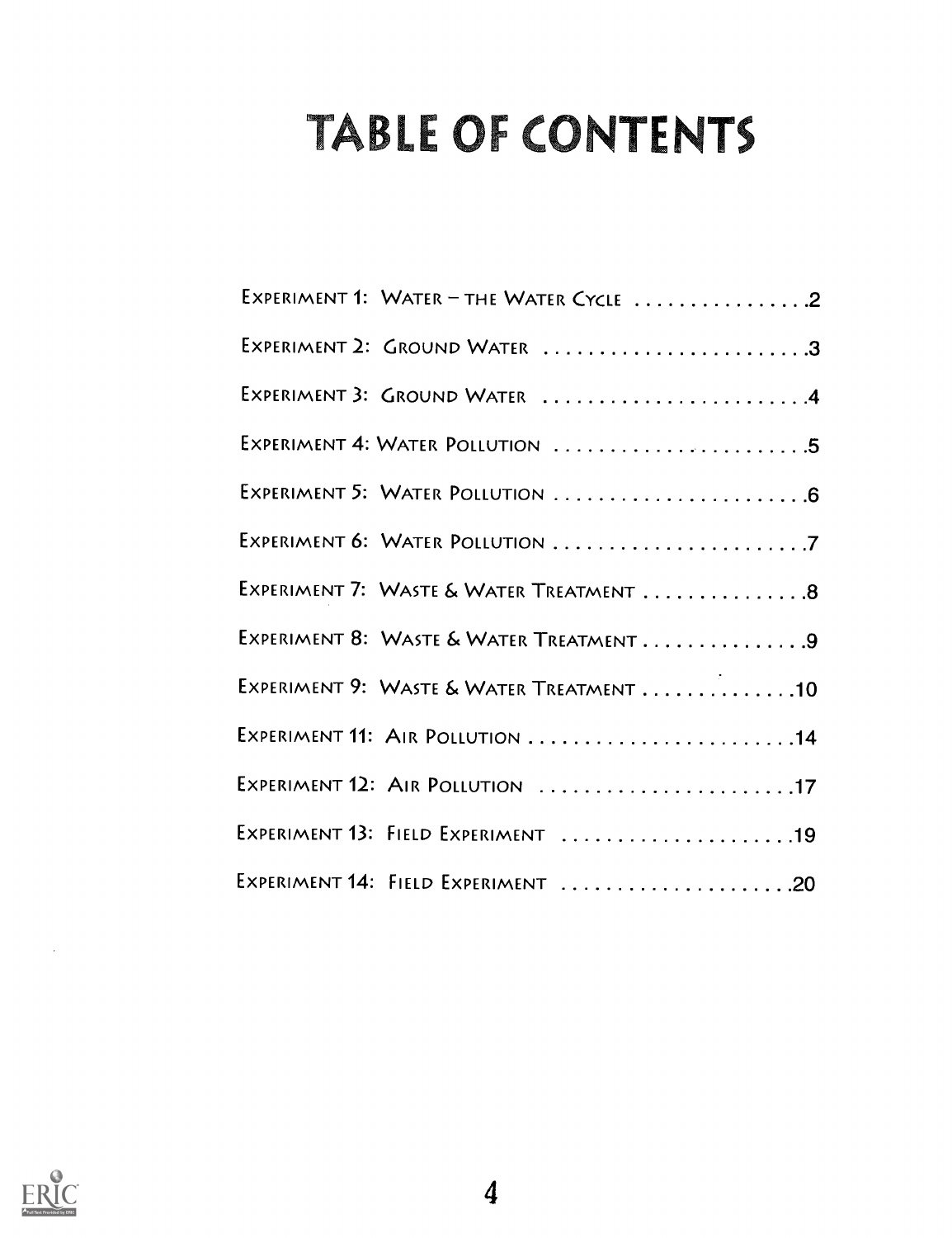

regeating, the environment is Florida. It is both Florida's blessing its curse we who we metal more over this blue skies and waters. Its white sands and its lushness //p/w/shibothe thousands - maybe millions - who are vet to éome.

Florida's past, present/and than are linked to its environment. From the first tourist - searching folling  $\frac{1}{2}$  fourth - to today's (whose quest isn't that much differenty *Horida's* beauty, its climate and its healthful air and waters were the **jures.**  $\theta$ 

Once perhaps if dight that thow many came to enjoy Florida's bounty, then stayed here. There seemed to be so much of Florida to go around. It is different today.

Once we thought our water supplies would last forever. They won't. We thought our swamps were vast wastelands which had to be conquered. They aren't. Our water supplies would always be pure and clear, we thought. But they won't be  $-$  without our help. Our blue skies, we said, would last forever  $$ but we didn't reckon on the ubiquitous family automobile.

Today, we know how vulnerable Florida really is. We know that it is up to us to protect it. With 14 million people living here now  $-$  and more coming every day, week, month, and year  $-$  we have learned just how finite Florida is.

One of the many ways we can help Florida is by teaching our children about the environment they live in, how it is threatened, and how we  $-$  including each of them - affect it merely by marching along our daily paths.

That is the purpose of this booklet.

This booklet is intended to help teachers manage the growing interest in environmental education. Copies may be obtained from the Office of Environmental Education, Florida Department of Environmental Protection, 3900 Commonwealth Blvd., MS-30, Tallahassee, FL 32399-3000. Permission is granted to use and copy it freely. We welcome suggestions for future editions.



1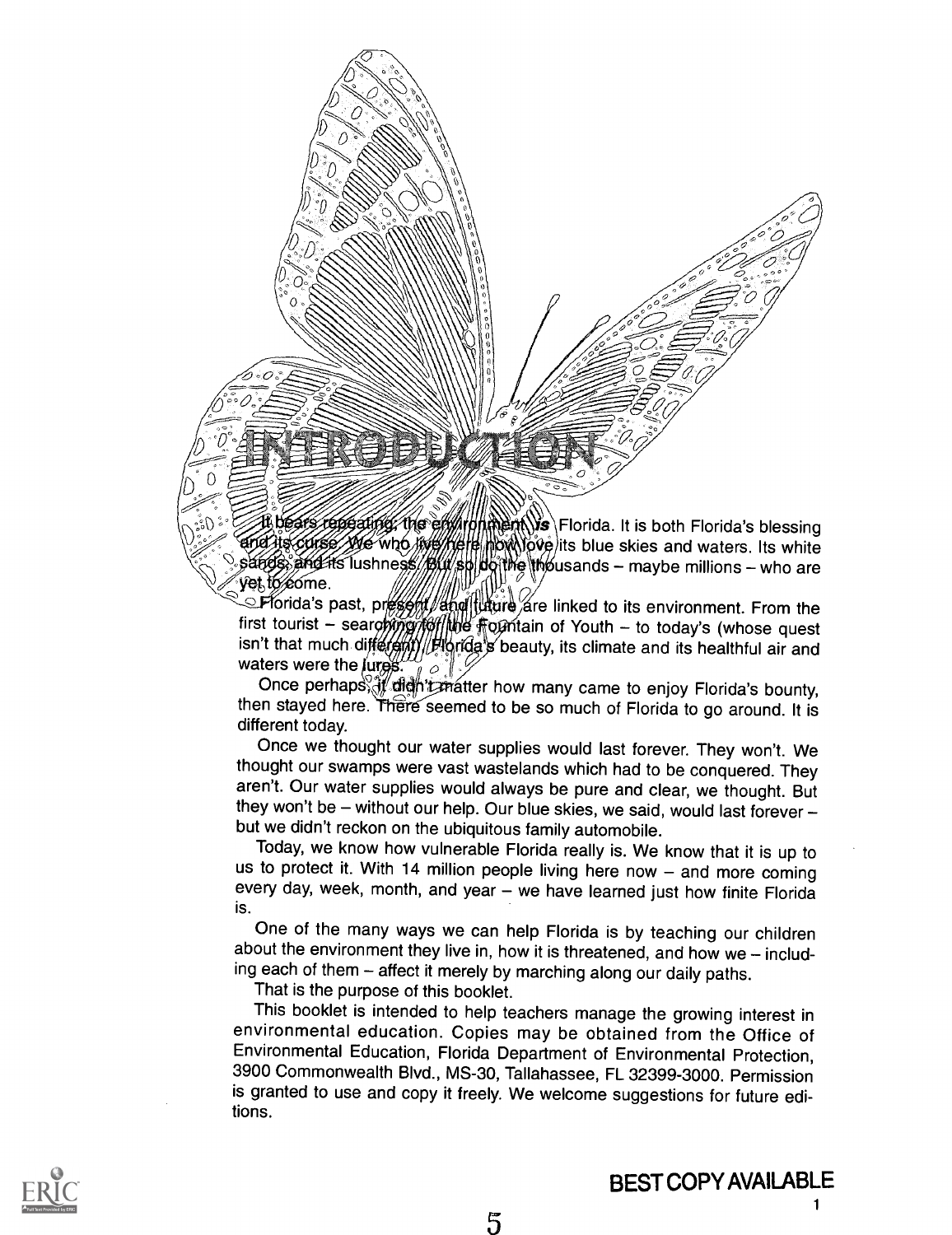## EXPERIMENT 1: WATER - THE WATER CYCLE

- LEVEL: Junior High School
- OBJECTIVE: A partial demonstration of how water recycles itself.

**TOOLS:**  $\bullet$  A 12-ounce glass beaker or drinking glass.

- A round-bottomed glass flask large enough to fit just inside, or to seal off the top of the beaker or glass.
- Enough nearly boiling water to three-quarters fill the beaker.
- $\bullet$  Ice water for the flask.

### **PROCEDURE:**  $\bullet$  Pour the hot water into the beaker or glass, making certain that the sides are thoroughly wetted.

Place the flask, filled with ice water, inside or across the mouth of the beaker or glass. There should be a reasonably tight fit,although it need not seal.



Observe what happens.

RESULTS & Describe what you see. Even though this is an artificial situation, can you<br>DISCUSSION compare it to something that happens in nature? What do the terms evaporation, condensation, and precipitation suggest? How do they occur in nature? Describe what the warm water in the beaker or glass might represent. How about the cold water in the flask? And the drops that formed on the bottom of the flask?



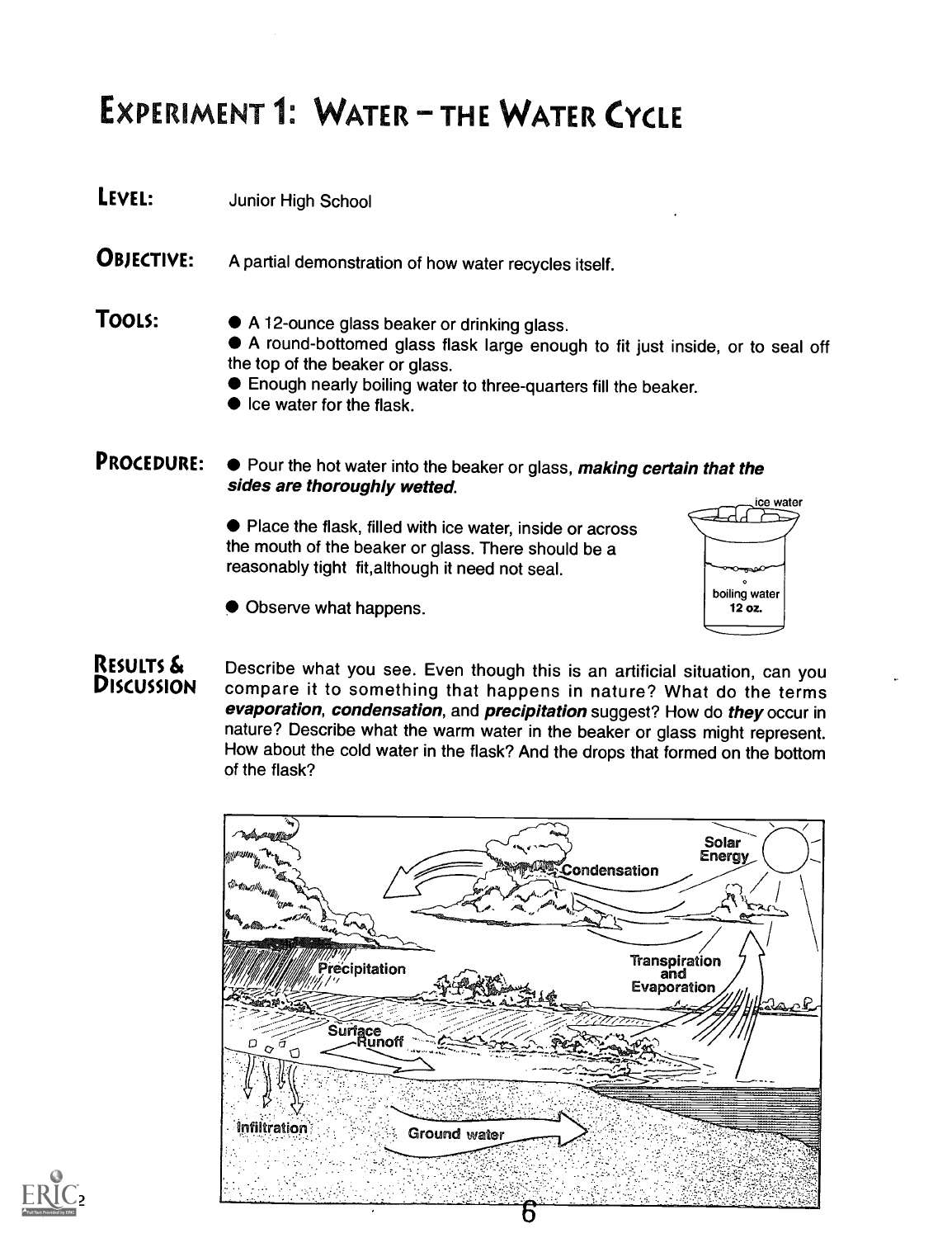## EXPERIMENT 2: GROUND WATER

LEVEL: Junior and Senior High School

**OBJECTIVES:** To demonstrate the close interrelationship between ground and surface water and the effects of a lowered water table on a pond or wetland.

- 
- TOOLS: Five- or ten-gallon aquarium
	- Large diameter glass tube
	- Lift pump (a large syringe will do)
	- *Clean* sand (wash it if necessary)<br>● Bucket
	-
- 

**PROCEDURE:**  $\bullet$  Cover the bottom of the aquarium with about an inch of sand.

• Place the glass tube in the corner of the aquarium, against the glass. Hold it upright while the aquarium is half to three-quarters filled with sand. (Take care not to get sand in the tube, which should protrude no more than half an inch or an inch to get sand.)

Add water to the aquarium until the water level reaches half to two-thirds of the depth of the sand.

At some distance from the glass tube, dig out some of the sand until <sup>a</sup> pond appears.

Using the lift pump or a syringe with a long tip, remove water through the glass tube, dumping it into the bucket.

Observe the water level in the pond.



RESULTS & More than 90 percent of Florida's drinking water comes from the ground,<br>DISCUSSION where it is stored in underground formations called *aquifers* which are<br>recharged by rain. Water table aquifers are shallow. Art

What kind of an aquifer have you created in the aquarium?<br>Ground water is pumped through wells to municipal water treatment facilities, or in many cases, directly to our homes. In this experiment, the glass tube represents a well or a wellfield. When water was pumped from your aquifer, what happened in the pond?

As Florida's population increases, it demands more and more water. Discuss the implications of this experiment for Florida's surface waters and wetlands. What does the experiment tell you about shallow ground water, and about surface water in Florida? What happens in your pond when you pour water back<br>down the well? Does that give you any ideas about how ground water might be<br>replenished? Discuss the implications of "artificial recharge." Where wo



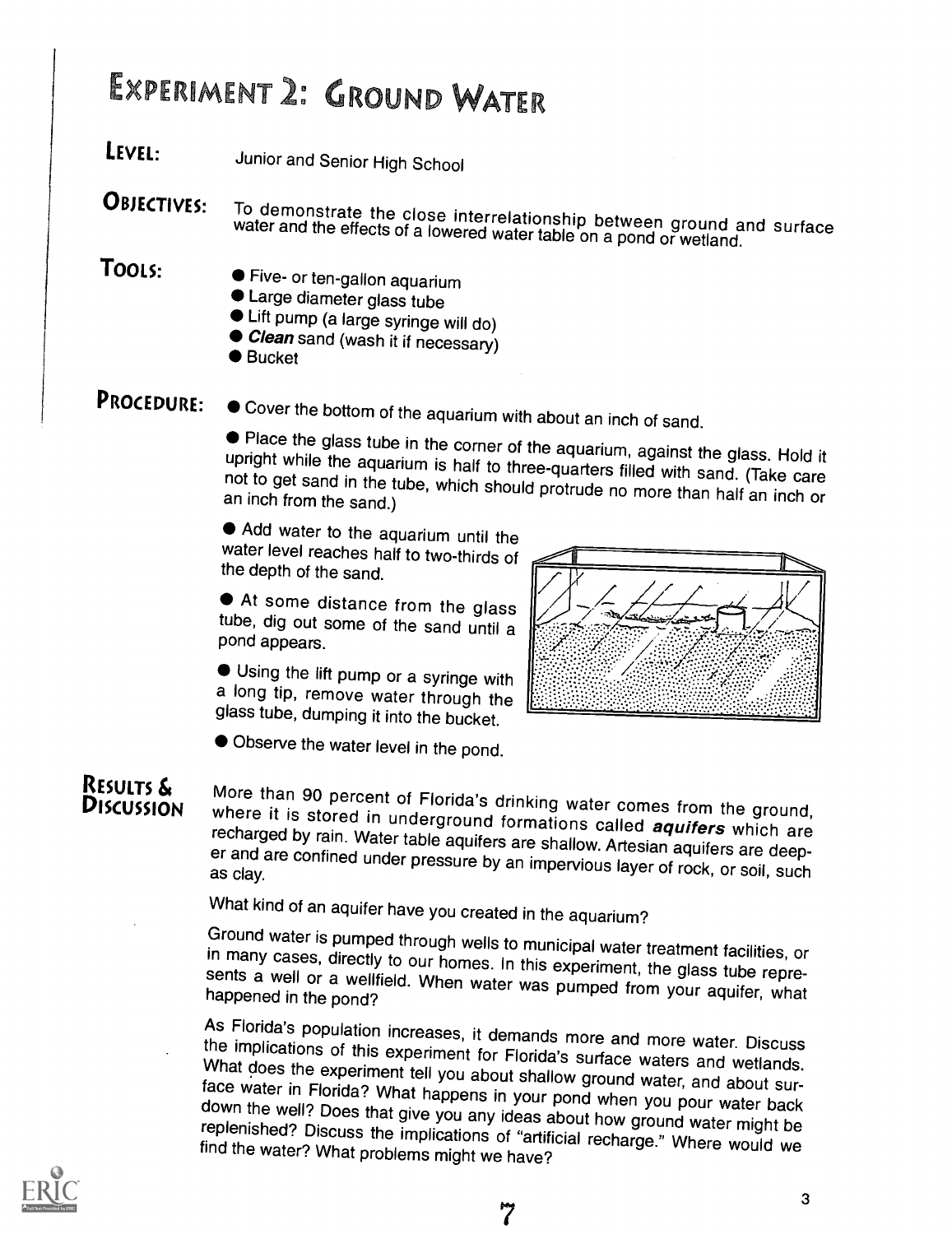## EXPERIMENT 3: GROUND WATER

- **LEVEL:** Junior and Senior High School
- **OBJECTIVES:** To demonstrate how easily ground water can become contaminated and the difficulty of cleaning it up.
- **TOOLS:**  $\bullet$  Use the same setup as the previous experiment. Watercolor paints (a bright color; or mix several colors in a pail of water until you have created a suitably ugly wash.) ● A second syringe.
- **PROCEDURE:**  $\bullet$  Refill the aquarium with clean water to two-thirds the depth of the sand. Be certain there is water in the "pond."

Using the second syringe, pollute the ground water by pouring in a sizeable amount of the paint or paint mixture into the pond (or onto the surface of the sand on the side of the pond away from the "well." Observe what happens in the pond).

With the pump or the first syringe, draw water from the well. Continue. Observe what happens.

RESULTS  $\mathbf{\hat{s}}$  Discuss the implications of discharging untreated water into surface waters  $\mathbf{\hat{D}}$  Discussion or on the land. How quickly did the pollution migrate from the pond to the or on the land. How quickly did the pollution migrate from the pond to the well? Consider how you might clean up this ground water. Try pumping more water out of the well. (You probably will have to add clean water to replenish the ground water. Sprinkle it over the surface of the sand to imitate rainfall.) Keep track of how much water you add before the water pumped from the well appears to be clean again. Was it a larger volume than the polluted water you added at first? Discuss your clean up options if there had been no rainfall to replenish the ground water.



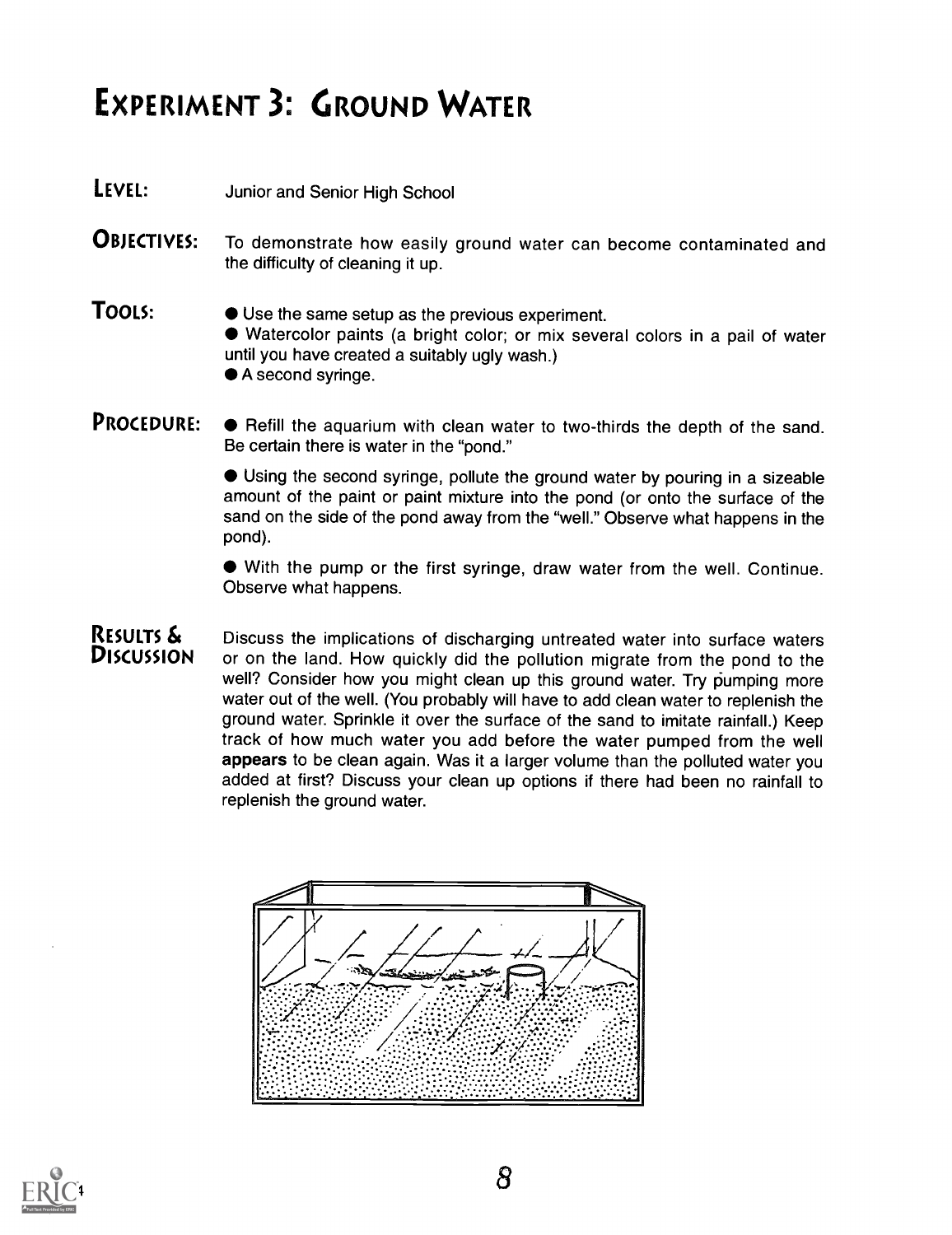### EXPERIMENT 4: WATER POLLUTION

**LEVEL:** Junior and Senior High School

**OBJECTIVES:** To measure the clarity of several different bodies of water and to theorize about causes of unclear water.

- TOOLS:  $\bullet$  Metal disc, such as a tin can lid (be careful of sharp edges. A disc also can be cut in a school shop from a lightweight metal, such as aluminum.)
	- A small amount of black paint.
	- A small amount of white paint.
	- An eye bolt, nuts, and washers.
	- Heavy string.

**PROCEDURE:**  $\bullet$  After the disc is cut, paint it in black and white quadrants. (see illustration.) This is known as a **Secchi disc**.

> Drill or punch a hole in the center for the eye bolt. Use extra washers on each side of the eye bolt as needed for weight.

 $\bullet$  Tie the string to the eye bolt. Mark one-foot, or  $\qquad \qquad$  Secchi disc for greater accuracy, 10-centimeter measurements on the string (knots or paint).

**•** From a dock or boat, lower the disc into a stream or pond until it disappears. Make a note of the depth.



Lower the disc a foot or two, then raise it slowly until it reappears. Note the depth. Average the two depth readings to find your limit of visibility.

**RESULTS**  $\boldsymbol{\hat{\delta}}$ **.** The limit of visibility is approximately the depth where photosynthesis and **DISCUSSION** respiration are balanced – where about 5 percent of the light that popotrates  $respiration$  are balanced  $-$  where about 5 percent of the light that penetrates the surface is transmitted. The light that reflects back to your eye from the disc has traveled from the surface, to the disc and back, indicating that the absolute limit of light penetration is about twice your limit of visibility.

> Take readings from several different bodies of water  $-$  fast and sluggishly moving streams, salt water, fresh water, swamps, lakes, etc. Discuss what might influence the depth that light will penetrate in each. Sediment in moving water is an obvious cause. If you have a brown-water stream that drains a swamp in your area, you will note that the swamp itself can be clear, but that light penetration still is limited. Why? Is there a relationship between the limit of visibility, plant growth, or animal life? Are there more or fewer plants and animals in highly turbid waters than in clear waters? Note how the Secchi disc seems to change color at different depths. Why?

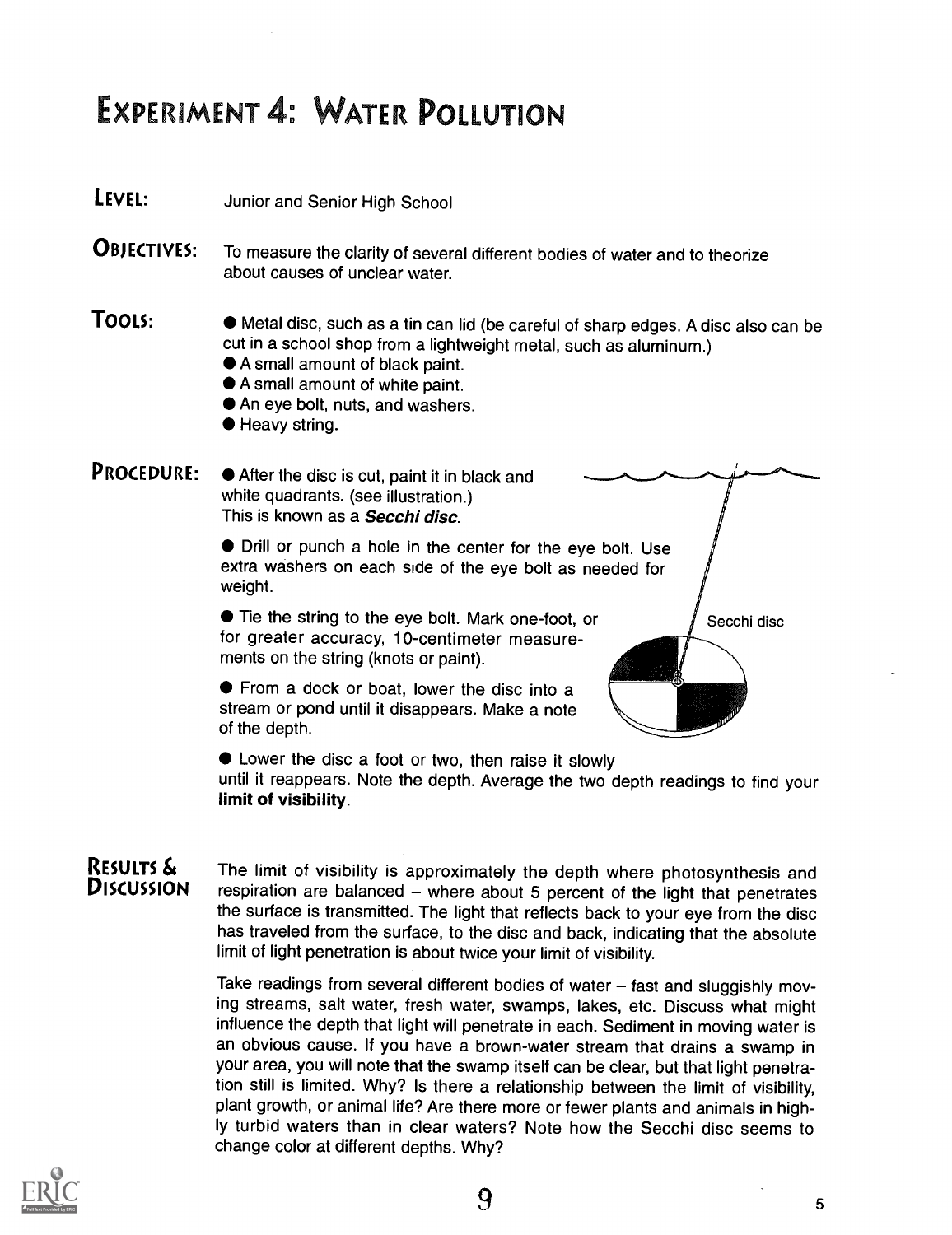## EXPERIMENT 5: WATER POLLUTION

**LEVEL:** Junior and Senior High School

- **OBJECTIVES:** To see the effect of excess nutrients on water quality.
- **TOOLS:**  $\bullet$  Five glass or plastic containers (the large, clear plastic soft drink bottles, with tops cut off). Each should hold about 2 liters.

Fresh water from a clean pond or lake. (Tap water may be used, but it should stand in an open container for a day or two so it will lose any chlorine added in the water treatment process.)

Assorted fresh water plants and small animals (algae, water lettuce, Elodea, Daphnia, freshwater shrimp, etc. obtained from the pond or lake or from a tropical fish store or laboratory supply house.)

- Plant fertilizer (liquid house plant fertilizer.)
- A hand lens or low-power microscope.

**PROCEDURE:**  $\bullet$  Fill each container with an equal amount of water. Number the containers 1 to 5.

> Set container 1 aside. Add the Daphnia or freshwater shrimp to containers 2 and 3; put the algae, water lettuce or Elodea into containers 4 and 5. Label the containers with the material they contain.

> Put equal amounts of the liquid fertilizer (diluted to the strength recommended on the label for house plants) into containers 2 and 4. (A tablespoon should be enough.) Stir.

> ● Set all the containers on a window sill and examine them daily for 3 or 4 days.

RESULTS & After the first 24 hours, what happened to the Daphnia or the shrimp in DISCUSSION container 2? After 3 or 4 days, what happened in container 4. Describe it in detail. Has anything happened in container 1? Describe. Examine containers 3 and 5. Has anything changed? Describe. The experiment may be continued for a week or more. Describe what happens as time goes on.

How would fertilizers get into our waterways in the "real" world?

Examine the label on the container of house plant fertilizer. Which of the ingredients are nutrients? What could happen to our streams and rivers if large amounts of nitrogen and phosphorus escape into them? List several sources of these materials and how they might reach a stream or lake. How can we keep this from happening?



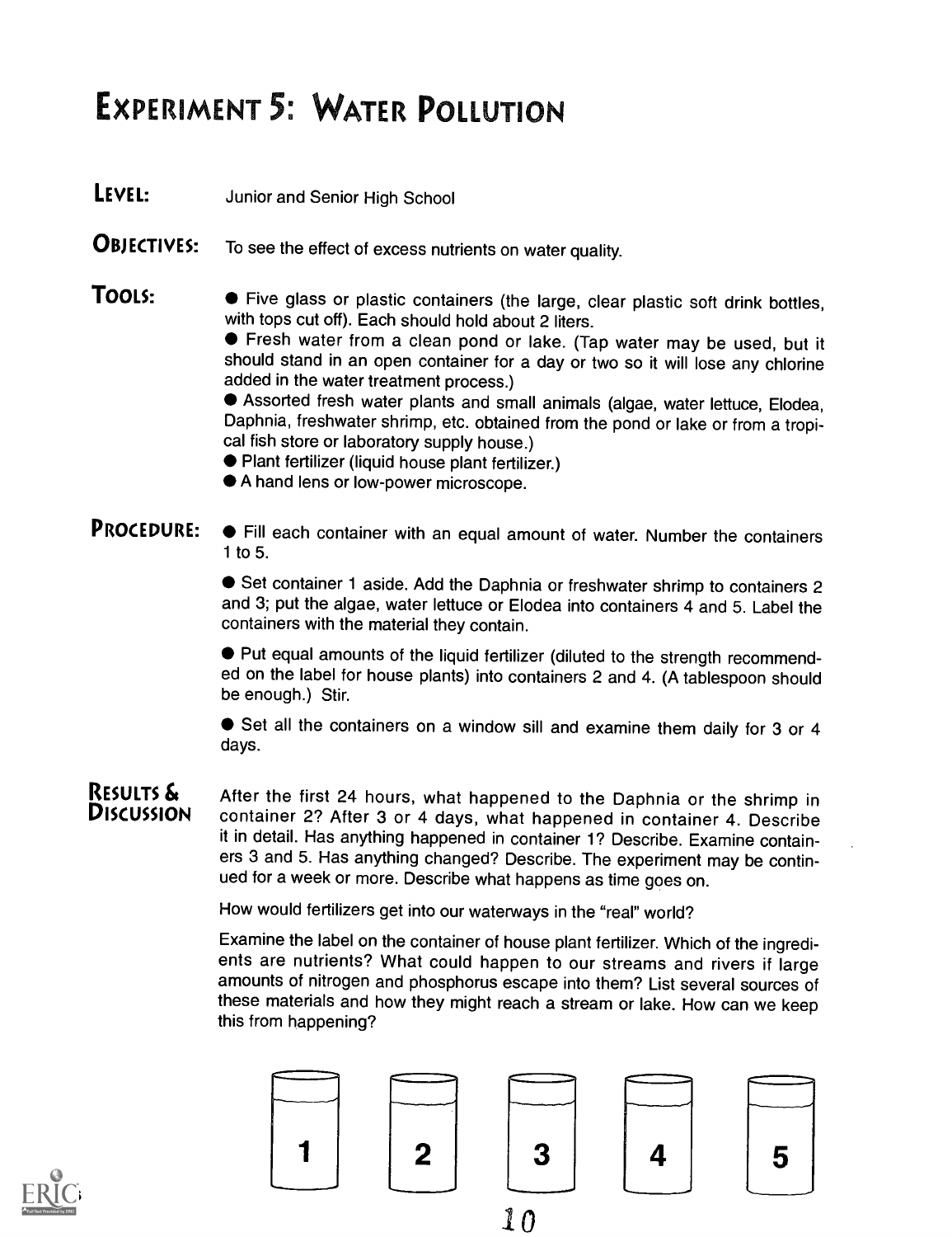### EXPERIMENT 6: WATER POLLUTION

- LEVEL: Junior High School
- **OBJECTIVES:** To demonstrate how easily water can be contaminated by common materials.

**TOOLS:**  $\bullet$  A supply of small, clean, wide-mouth jars or pill vials with watertight tops (the number depends upon the number of "contaminants" you choose). A larger jar.

> The "contaminants": moderate amounts of such materials as oil (any kind, from motor oil to cod liver oil), ink, fine sawdust (the residue from a pencil sharpener, including powdered graphite), hard candy, sugar, coarse gravel, powdered chalk, soap, some dried beans, etc.

**PROCEDURE:**  $\bullet$  Fill each of your containers with water. Set one of them aside as a **control.** 

To each of the remaining containers, add one of the contaminants. Cover and label each.

● Shake each container and observe the results.

● Set the containers aside and observe them for a few days.

After three or four days, shake them up again, then open the containers and examine them. Dip your fingers in each and rub them together. (Do not taste any of the concoctions.)

Mix the contents of all the containers. See what you have now!

**RESULTS**  $\delta$  **Describe what happens to the material in each container. Some will dissolve**<br>**DISCUSSION** into the water right away. Some will float, Some will appear to mix, then will into the water right away. Some will float. Some will appear to mix, then will separate after setting for a while. Some will settle out. Before the containers are mixed together, each should be compared with the control that was set aside at the beginning. The mixture, too, should be compared.

> The experiment shows what can happen when material that is not meant to be in water is placed in it. Think of your contaminants as materials discharged as wastes by a community or industry.

> Experiments 7, 8 and 9 show how pollutants can be removed from water. But, isn't it better to keep them out of the water in the first place? (When you have finished with those experiments, you might try the concoction that was formed when these containers were poured together to see whether or how much it can be cleaned.)

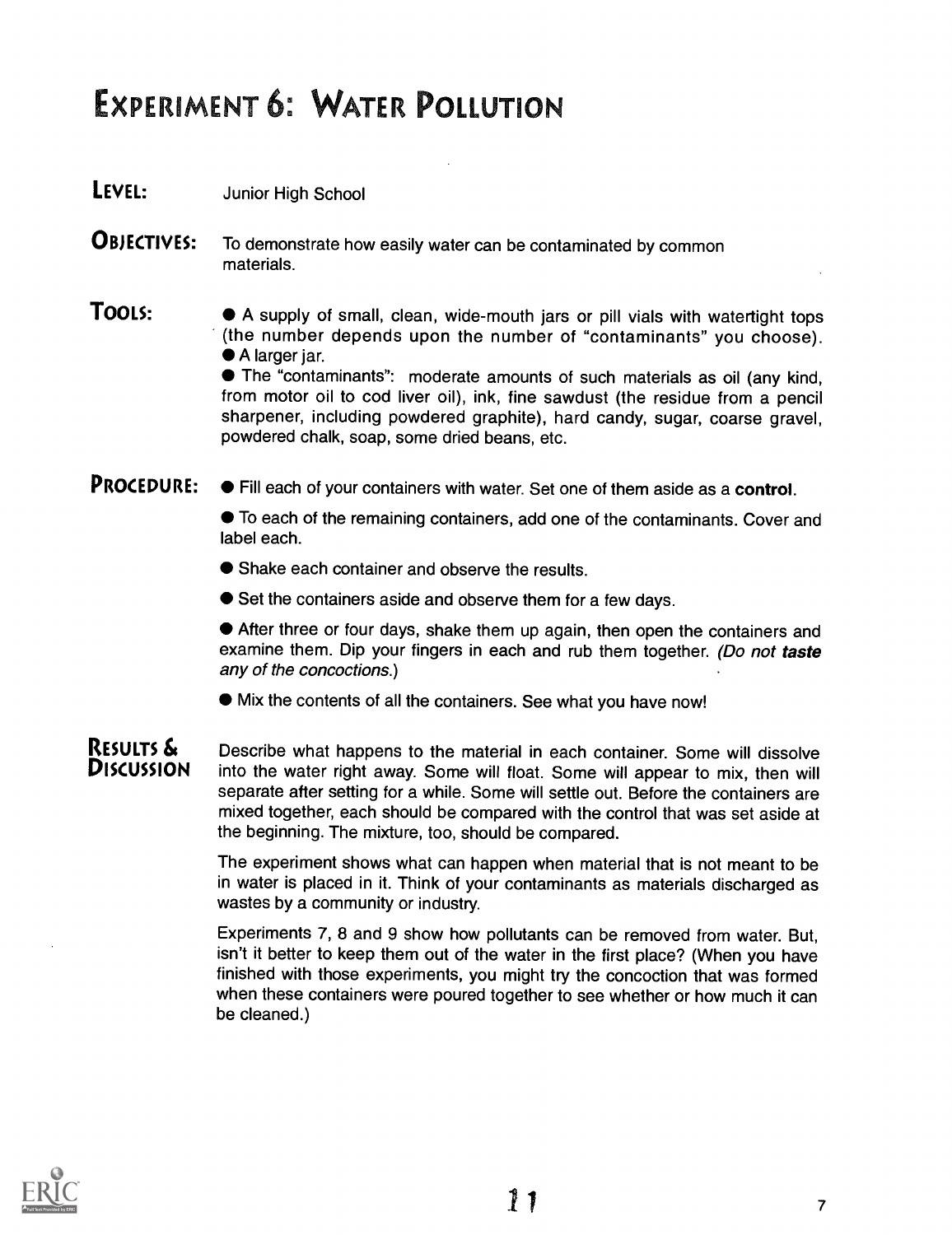## EXPERIMENT 7: WASTE & WATER TREATMENT

- LEVEL: Junior High School
- **OBJECTIVES:** Demonstrate a simple way that polluted water can be cleaned through filtration.
- TOOLS: • A kitchen sieve, a kitchen flour sifter, or an empty can with fine window screen in place of the bottom.
	- Absorbent cotton
	- Coarse sand
	- **Gravel**
	- A good-sized jar
	- Some muddy water
- **PROCEDURE:**  $\bullet$  Cover the screen with a thick layer of cotton.
	- Add an inch-thick layer of the coarse sand.
	- Add an inch of gravel.
	- Place your just-built filter over the jar. Stir, and slowly pour the muddy water through the filter.

RESULTS & Watch what happens. Is the water still muddy after it has passed through your DISCUSSION filter? Is it completely clean? What situations in your community might be might be analogous to your small filter? Perhaps your city offers tours of the water treatment or sewage treatment plants. Can you spot where these huge facilities do what you just did but on a much larger scale? For this and the next two experiments, you also might experiment with some of the "contaminants" from Experiment 6.



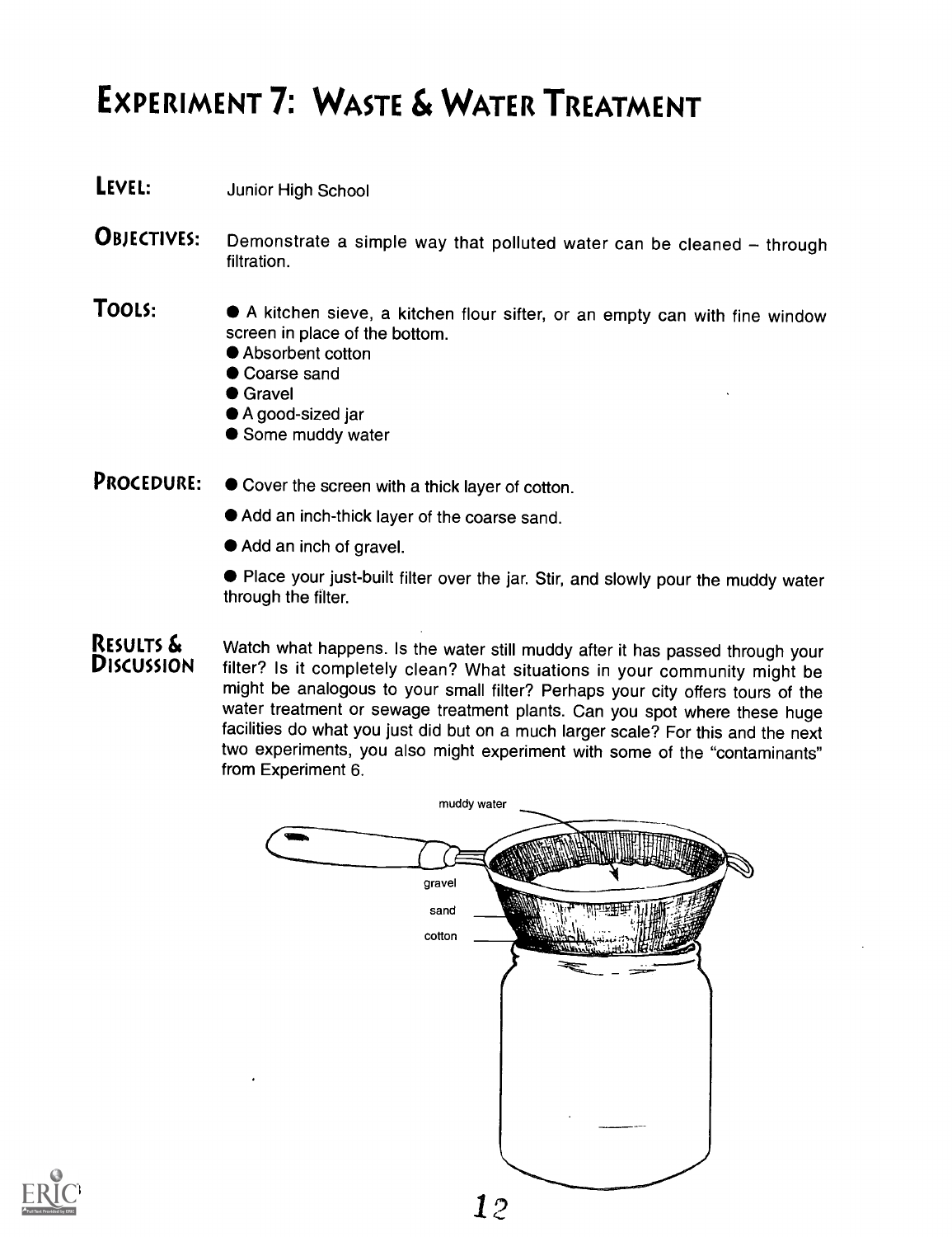### EXPERIMENT 8: WASTE & WATER TREATMENT

- **LEVEL:** Junior and Senior High School
- **OBJECTIVES:** To demonstrate another step in the waste or water treatment process coagulation.
- **TOOLS:**  $\bullet$  The jar of filtered water (still slightly muddy). (If there was no sediment left after filtration, add a small amount of mud  $-$  enough to add a brown tinge to the water).
	- Alum
	- Clean water
	- $\bullet$  A cup

### PROCEDURE:  $\bullet$  Grind ten or twelve crystals of the alum and dissolve them in the clean water in the cup.

- Shake the muddy water in the jar, and stir in the alum solution.
- Rinse the cup and add the rinse water. Continue to stir for a few minutes
- After about five minutes, let the jar stand.

**RESULTS**  $\boldsymbol{\hat{\mathbf{x}}}$  Describe what happened after the alum was added to the water. What was **DISCUSSION** formed, and what was its purpose? How long did it take for the material to formed, and what was its purpose? How long did it take for the material to settle? Was the water above the settled floc clear? If you wish and if there still is some color in the water after coagulation, you might try pouring it through another (clean) filter as in Experiment 7.





9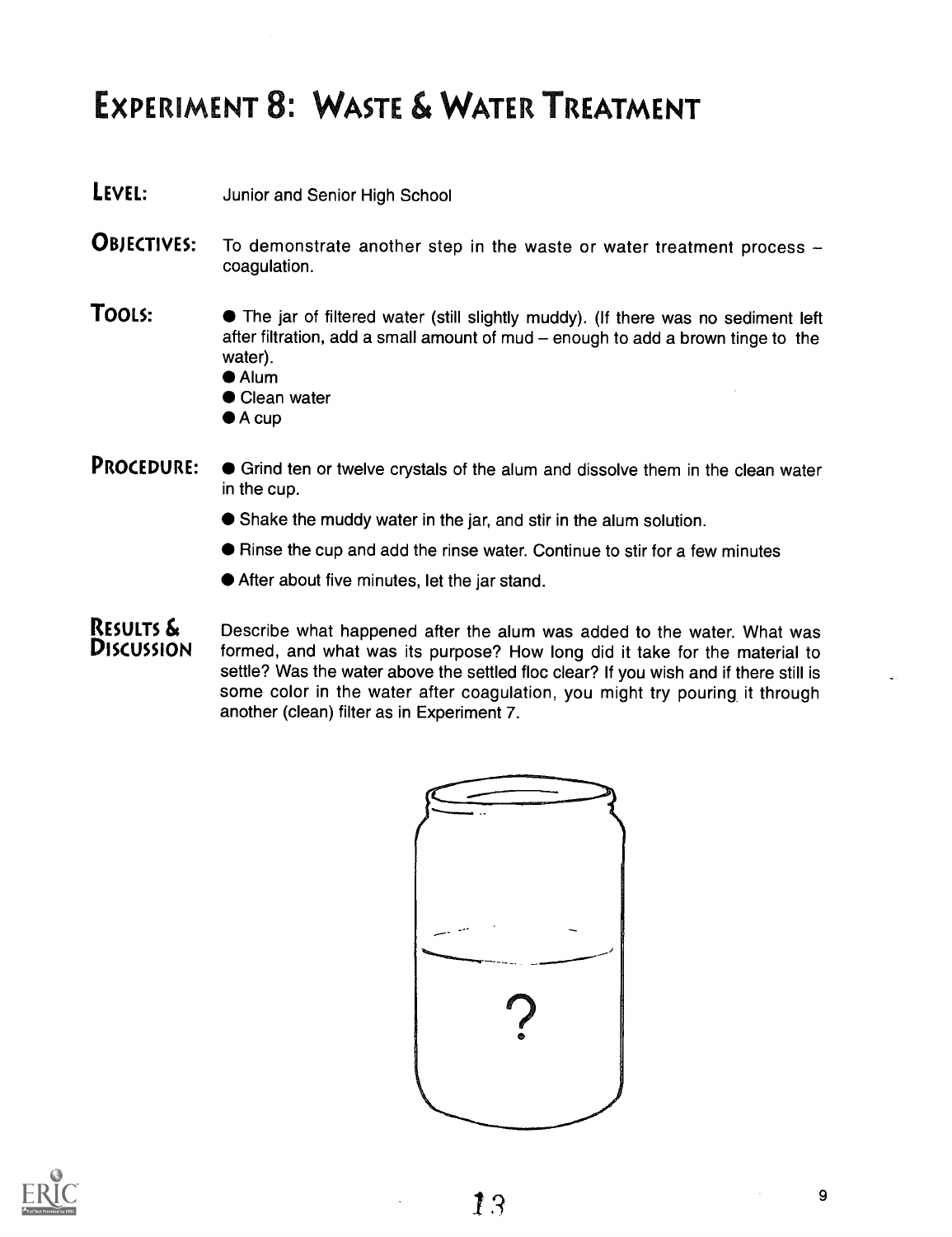## EXPERIMENT 9: WASTE & WATER TREATMENT

**LEVEL:** Junior and Senior High School

**OBJECTIVES:** Observe the ability of activated carbon to remove contaminants which pass through a "traditional" sand filter.

- TOOLS: Two one-inch diameter plastic tubes, 18 inches long. (Golf club separator tubes or PVC pipe.)
	- Activated carbon (used in fish tanks), enough to fill one tube.
	- Clean coarse sand (from experiment 7), enough to fill the other tube.
	- Two small squares of cloth (2x2) and two rubber bands.
	- A stand, or something that will hold the tubes upright.

Two beakers or small pans to catch the water after it passes through the tubes.

- Cotton balls.
- Food coloring.

#### **PROCEDURE:** • Place two or three cotton balls in one end of the plastic tubes. The cotton will separate the sand or charcoal from the cloth caps.

Using the rubber bands, attach the cloth squares over the end of the tube below the cotton balls. These cap the tubes so the filtering material cannot fall out.

Fill one tube to within two inches of the top with coarse sand. Tap on the sides of the tube to ensure that the sand settles.

Fill the second tube to within two inches of the top with activated charcoal. Tap the tube several times to ensure that the charcoal settles.

● Set the tubes over a beaker or small pan.

Mix food coloring into one pint (400-500 milliliters) of water, then divide the mixture into two containers.

● Pour colored water into each tube.

(NOTE TO TEACHER: You might run through this experiment beforehand to determine the proper amount of food coloring to mix into the water. If too much color is used, the activated carbon may not remove all of it. Be certain the carbon is tightly packed into the tube.)

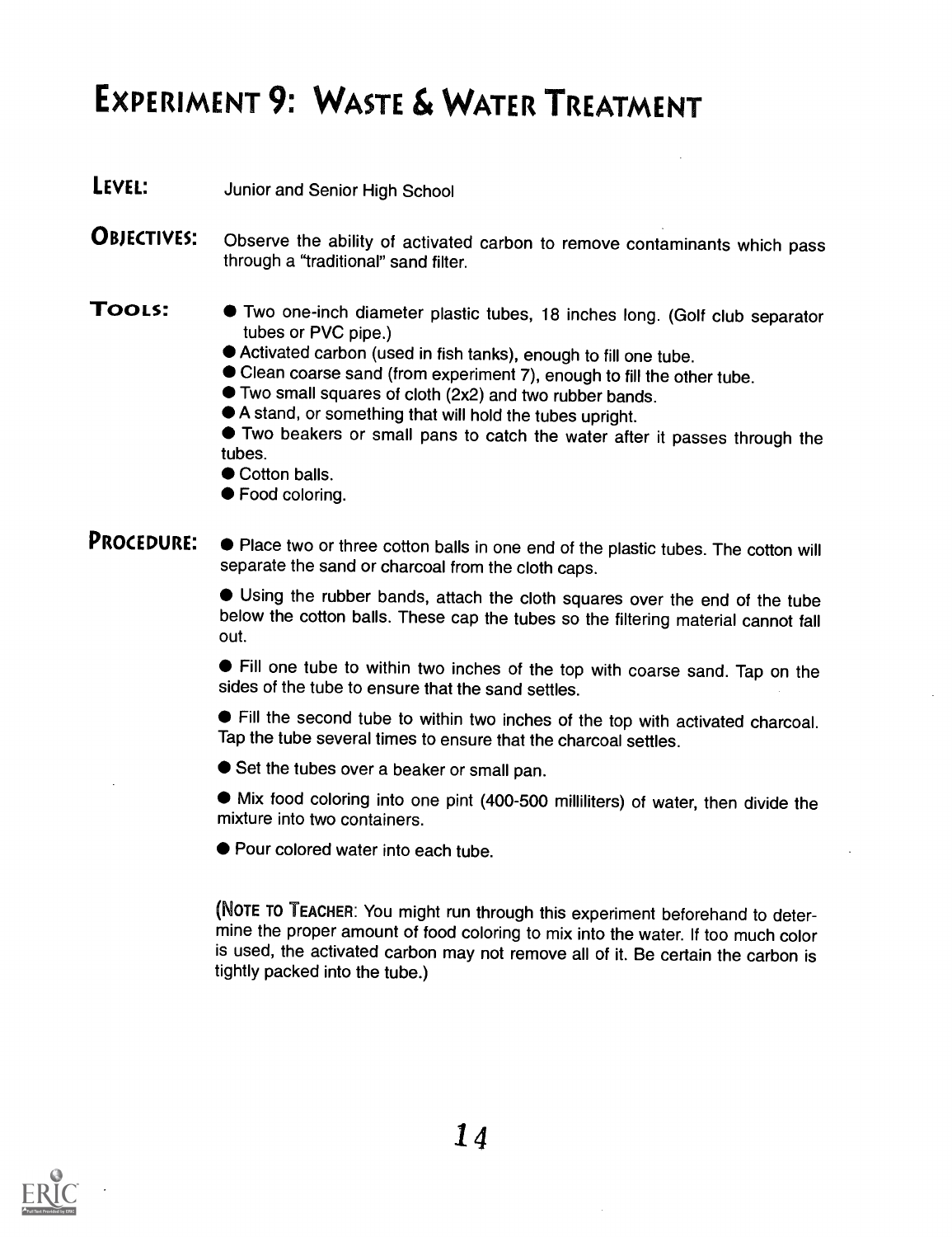#### RESULTS AND Is there a difference in the water that comes through the two tubes?<br>Discussion Describe it. Why does the carbon do a better job of removing the Describe it. Why does the carbon do a better job of removing the color?\* Is activated carbon treatment better suited for wastewater treatment, or treatment of drinking water before it reaches your faucets at home?

\*Microscopic cracks and crannies in the activated carbon attract and hold the molecules of color in the solution. The sand, on the other hand, has a hard, relatively smooth surface which allows the color molecules to slide through.



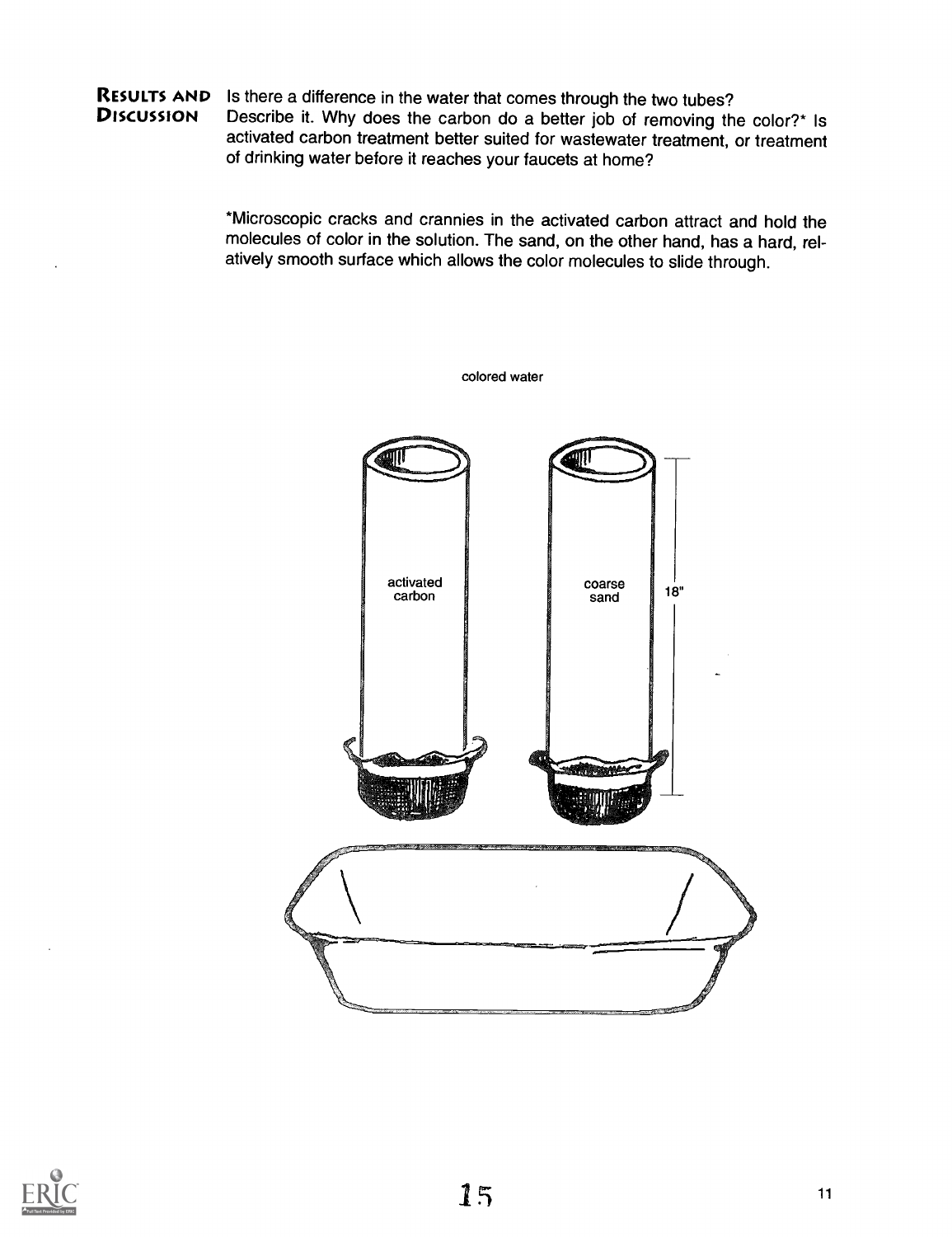## EXPERIMENT 10: AIR POLLUTION

LEVEL: Junior High School

**OBJECTIVES:** Build and use simple air pollution (particulate) detectors.

### TOOLS: A.

- Several glass or plastic slides or small panes of glass.
- Flat stick (lath), 2 or 3 feet long. A yardstick is fine, too.
- Jaw-type clip
- Nut and bolt
- Vaseline

B.

- Yardstick
- Paper plate
- Thumbtack
- Vaseline

### PROCEDURE: A.

Bolt the jaw-type clip to the lath or yardstick.

Smear an evenly thin layer of vaseline over the top of the slide or glass and place it in the jaws of the clip. (A separate slide might be covered with vaseline and put in a protected space as a "control.")

Set the sampling tool outside. (If you made more than one sampler, set them in areas such as near a street, in a protected garden, etc. for comparative purposes.)

After several hours, or a day of exposure (same time for all samplers), examine the slides through a microscope. Compare slides from different locations and from the protected space.

B.

- Tack a paper plate to the yardstick.
- Smear the plate evenly with vaseline.

Hold the plate near the exhaust pipe of a car while it is running. (With different plates, sample several cars  $-$  old and new).

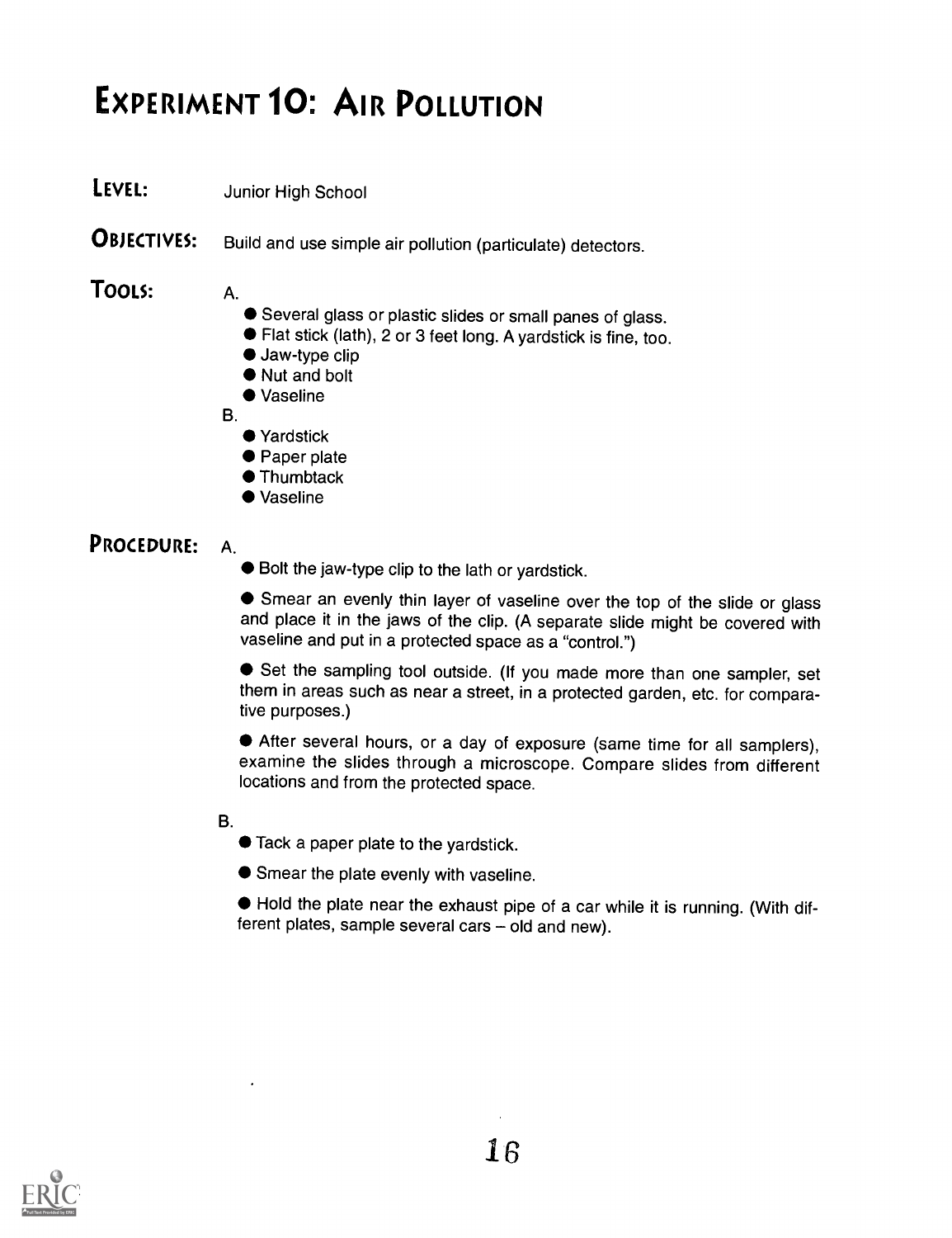## RESULTS & A.

Compare the slides that were exposed to the air with the one you had proprotected. Was there a difference? Compare the amount of material trapped in the vaseline on slides exposed at different locations. Can you explain any differences you find? If you placed some slides near where construction was occurring, or near roads, what kinds of pollutants might be found on each slide?

#### B.

Is there any difference between old and new cars? If you know, is there a difference in cars that are burning different grades of fuel? You might run the experiment with a car as it starts after it has sat for a night, and compare it to a car that is idling after it has warmed up for a time. Can you explain any difference? Compare a gasoline powered car with one powered with diesel fuel.



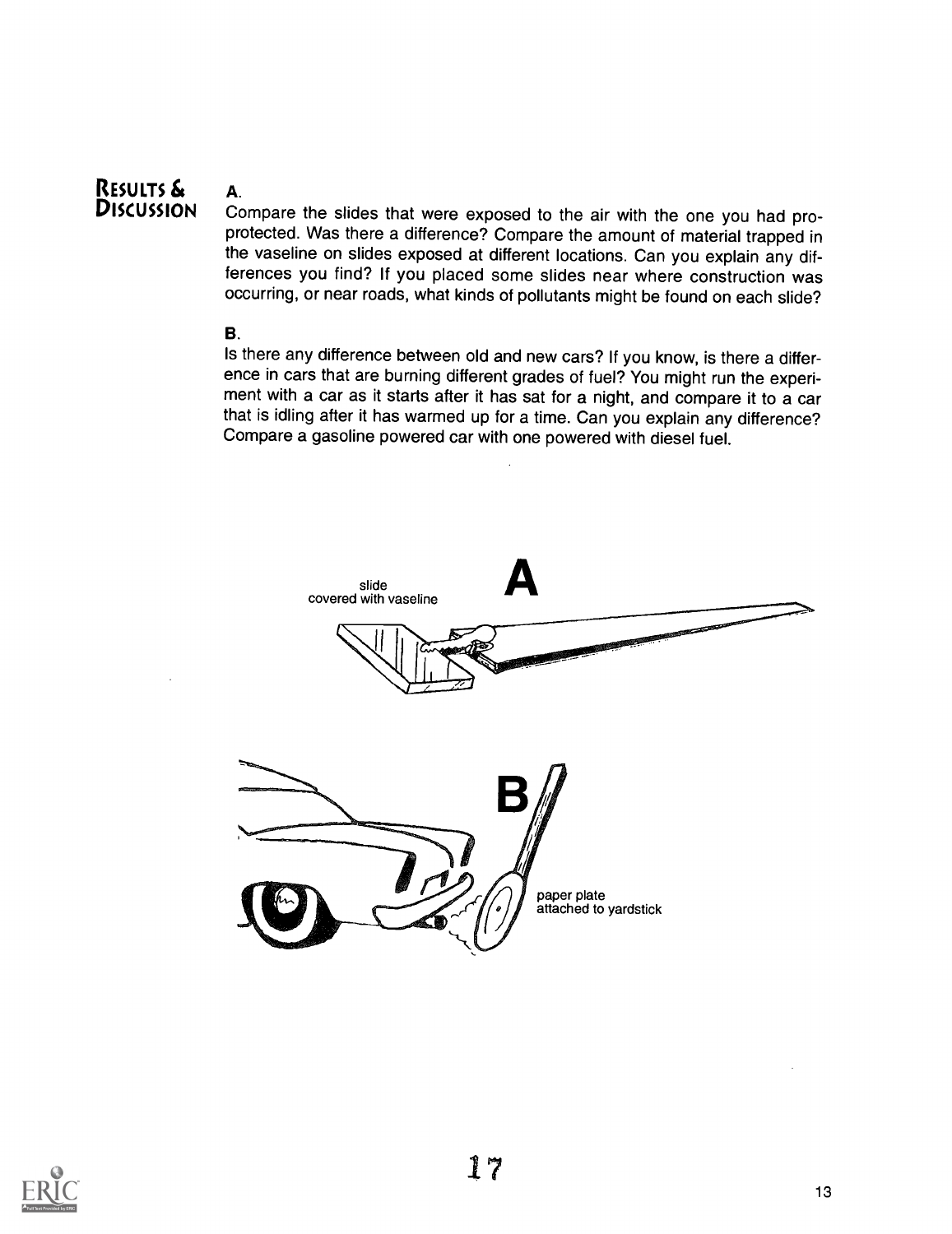### EXPERIMENT 11: AIR POLLUTION

LEVEL: High School

**OBJECTIVES:** To determine whether the air you breathe contains suspended fine particles that may soil fabric or other material.

TOOLS:  $\bullet$  Small vacuum pump or water aspirator with an air volume capacity of about 3/4 cubic foot per minute.

Two pieces of 28-mm outside diameter glass tubing, 50-75-mm long, with 1.2-mm wall thickness.

NOTE: Here, and elsewhere where glass tubing is required, observe proper safety measures by assuring that ends are cut square and are fine polished to avoid cut fingers.

- A 28-mm diameter disc of window screen.
- Two rubber stoppers to fit the glass tubing, each with an 8-mm hole in center.
- Two 75-mm pieces of 8-mm outside diameter glass tubing.
- $\bullet$  Whatman #44 filter paper  $-$  28-mm discs.

One-inch wide rubber band to fit snugly around 28-mm tubing, or one-inch wide masking tape.

● Burette stand with a 3-finger clamp.

Plastic or rubber tubing to connect filter to vacuum pump and to act as a probe to collect outside air.

Flow meter (or rotameter) of appropriate range or a wet or dry gas meter if available. A critical orifice of proper size may be used to control air flow at the desired maximum rate.

One-gallon glass bottle fitted with a two-hole rubber stopper containing one long and one short piece of 8-mm glass tubing. The bottle should be nested in a cardboard box for safety.

Small metal or plastic funnel.

### PROCEDURE: Assembly:

● Set the screen on top of one piece of 28-mm tubing (now called cylinder1)

Place a filter paper disc on the screen.

Place the other piece of 28-mm tubing (cylinder 2) on top of the filter paper, press the two cylinders together, and make an air tight seal with the rubber band or the masking tape.

Place an 8-mm glass tube in a hole through each rubber stopper. Place one stopper in the lower end of cylinder 1 and the other in the upper end of cylinder 2. Mount the assembly in the burette stand, with cylinder 2 in the upper position.

Using plastic or rubber tubing connect cylinder 1 to the lower tap on the rotameter or, if you are using one, to the inlet of the other type of flow measuring device. Connect the outlet of the rotameter or other flow meter to the inlet side (long glass tube) of the one-gallon bottle. (The bottle evens out any fluctuations caused by the vacuum pump. It is called a surge or buffer bottle.)

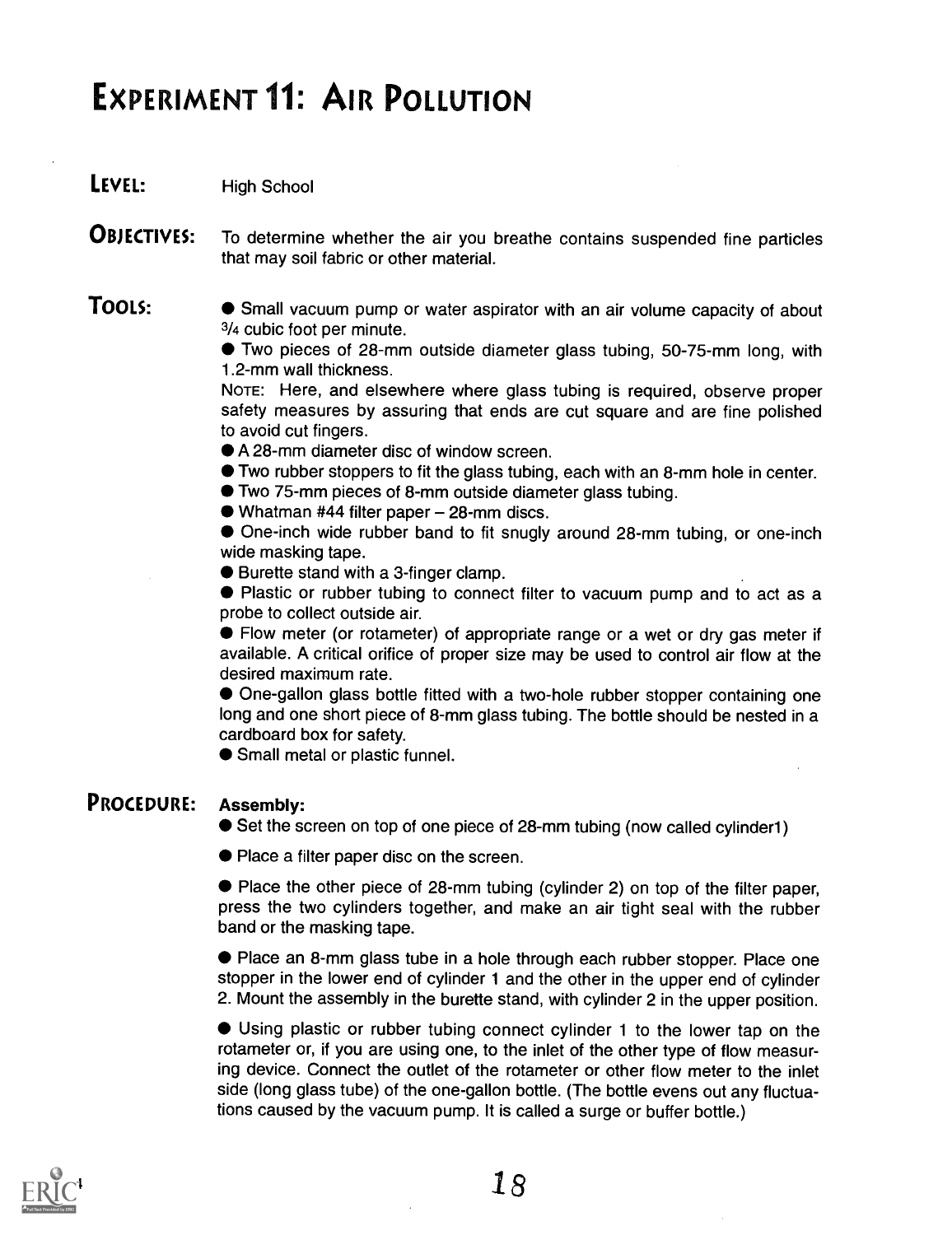Similarly connect the outlet tube from the surge bottle to the inlet tap of the vacuum pump or other source of vacuum.

Connect a long piece of plastic or rubber tubing to the inlet end of cylinder 2, and pass the other end through a window. The stem of the funnel should be inserted in the tubing that is hanging outside. The funnel should hang upside down to prevent rainwater from entering the tubing.

#### Operation:

- Start the vacuum pump and record the time.
- Measure and record the rate of air flow.

Allow air to pass through the filter for two hours, or as long as required to noticeably darken the filter paper.

- Measure and record the rate of air flow.
- Stop the vacuum pump and record the time.
- Dismantle. Observe the soiling of the filter.

OPTIONAL: If a photometer to measure the transmittance of light through the soiled filter paper is available, a quantitative evaluation (see below) of the amount of soiling can be made.

**QUANTITATIVE** The amount of discoloration on the filter paper is about proportional to the EVALUATION: quantity of solid particles suspended in the air. This makes it possible to relate the decrease in light transmittal through the paper to the amount of dirt particles collected on it. The transmittal of light through the paper will be measured before and after filtering the air by placing the clean filter disc and later the soiled discs against the photometer window and noting the intensity of light transmitted in each test.

> From these measurements, the optical density of the soiled filter paper can be computed in terms of COHs (Coefficient of Haze  $-$  one COH represents an optical density of 0.01). The optical density of the deposit or soiling is the logarithm to the base 10 of the ratio of the intensity of light transmitted



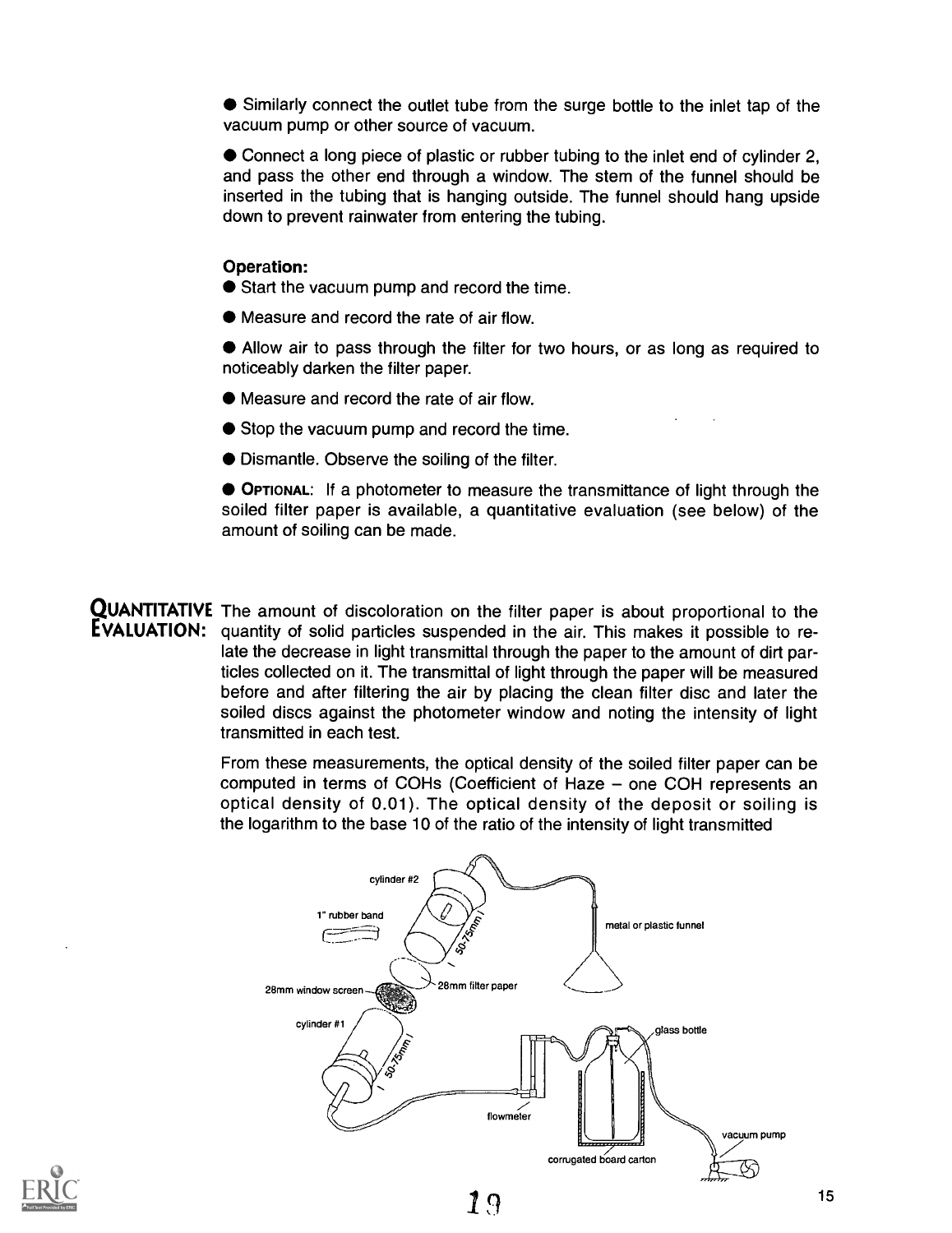through the clean filter paper to the intensity of the light transmitted through the soiled filter paper. In terms of percentage, it can also be the ratio of percent transmittance through the clean paper (100%) to the percent transmittance through the soiled paper.

Therefore: lo  $It = log_{10} 100\%$  %T

Where:

lo = average light intensity transmitted through clean filter paper It = light intensity transmitted through the soiled paper, and  $%T =$  percent light transmitted through the soiled paper when the light transmittance through clean paper is considered as 100% Since  $log_{10}$  of 100 = 2.0, we have: O.D. = 2.0 -  $log \%T$ 

By definition, one COH unit equals an optical density of 0.01. Thus, the number of COHs represented by the actual O.D. found equals  $O.D./0.01 = 100 \times (2.0 - log \% T).$ 

COH unit measurements are usually represented as COHs per 1,000 linear feet of air passed through the filter paper. The concept of linear flow, upon which the expression of COHs per 1,000 feet is based, considers that through each point on the surface of the filter a long stream of air passes and deposits its load of dirt particles. One might think of the sample as a long column of air the same diameter as the diameter of the exposed filter paper and with a volume equal to the measured volume of the air sample.

Computations:

 $\bullet$  Volume of air =  $R_2 - R_1$  (for dry or wet gas meter)

Where:

 $\bullet$  R<sub>2</sub> = final reading in cubic feet

 $\bullet$  R<sub>1</sub> = original reading in cubic feet

or, (for rotameter or critical orifice): Volume of air =  $t(F_1 + F_2)$  2

Where:

 $F<sub>1</sub>$  = initial flow rate in cubic feet per minute  $F<sub>2</sub>$  = final flow rate in cubic feet per minute  $t =$  sampling time in minutes

 $\bullet$  Area: 3.14 x d<sub>2</sub> where d is the inside diameter of the cylinder in feet feet = mm.  $x \frac{cm}{mm} x \frac{in.}{cm} x \frac{ft.}{in.}$ ● Linear feet of air: volume  $area = L$ ● COHs per 1,000 feet  $\frac{(2.0 - \log %T) \times 100}{\frac{1}{2} + 1000}$  = <u>(2.</u>0 – log %T) x 100 x 1000 U1000 L

$$
= \frac{(2.0 - \log \sqrt[6]{5}) \times 10^3}{L}
$$

 $2<sub>0</sub>$ 

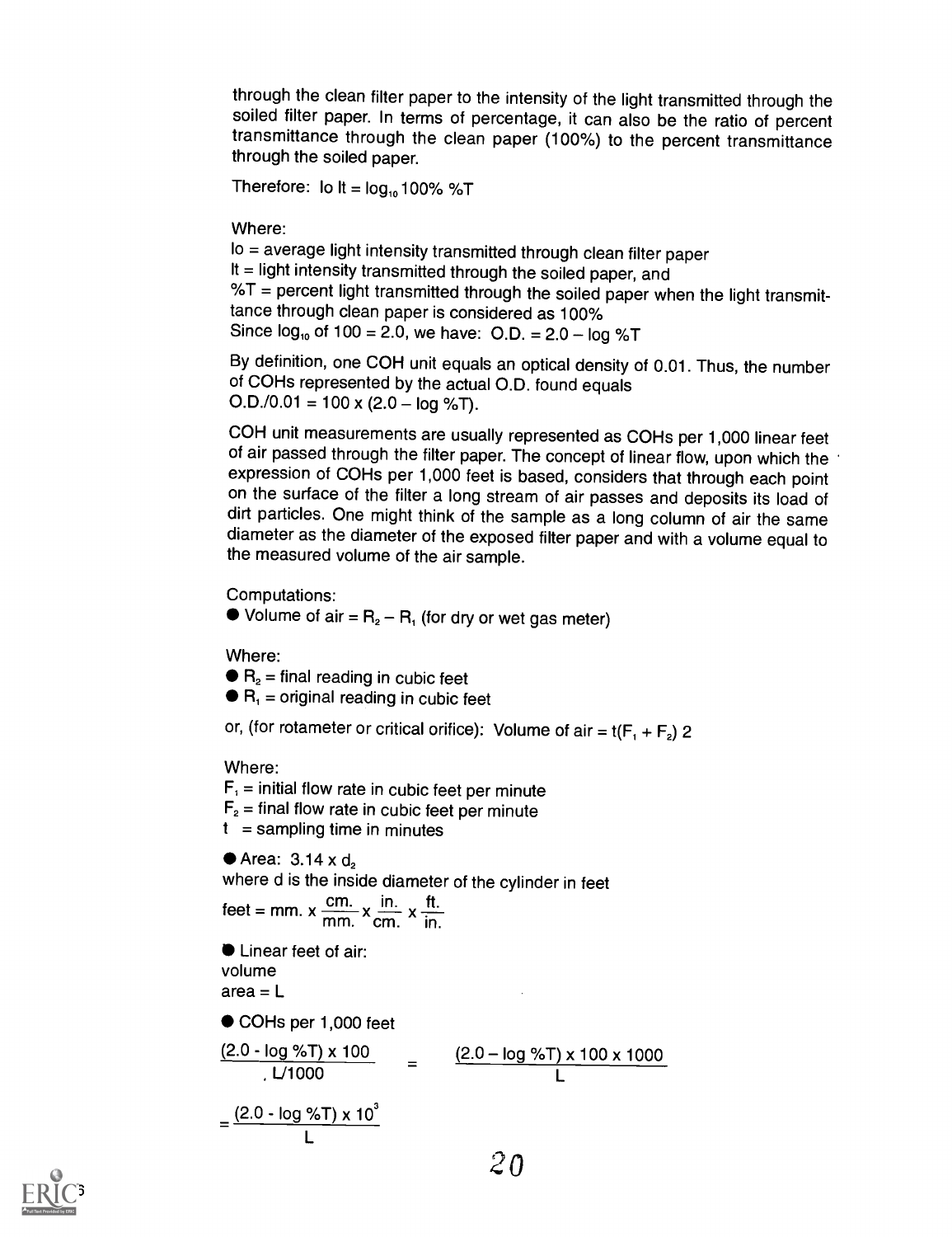## EXPERIMENT 12: AIR POLLUTION

**LEVEL:** Junior and Senior High School

**OBJECTIVES:** To show one way to keep odors out of the air.

- **TOOLS:**  $\bullet$  Oilless gas pump (approximately 2 liters per minute capacity.)
	- Pyrex U-tube, packed with Raschig rings or glass beads.
	- Beaker to hold U-tube.
	- **•** Two fritted bubblers, or equivalent.
	- Rotameter or other means of measuring gas flow.
	- **Glass or plastic tubing.**
	- Stopcocks or pinchcocks.
	- $\bullet$  pH indicator.
	- Rubber stoppers for U-tube and bubbler flasks.
	- Reagents:
		- Odorous material (hydrogen sulfide or mercaptans are suggested.
		- Potassium permanganate
		- Buffer material, such as borax, sodium carbonate or bicarbonate.

PROCEDURE:  $\bullet$  Assemble materials: see illustration (next page). If fritted discs are not available, improvise to break up the gas into very small bubbles. (The smaller the bubbles, the greater the surface area for contact with the solution for a given volume of gas and the greater the efficiency of oxidation.)

> Place the liquid that contains the odorous vapor or gas in the U-tube so the Raschig rings or glass beads are thoroughly wetted.

> Put 900 milliliters of 1% potassium permanganate solution, buffered to pH 8.5 with borax, sodium carbonate or sodium bicarbonate, into one of the flasks.

> Put the same amount of distilled water, buffered to pH 8.5, into the other bubbler flask.

> Start the gas pump and adjust the rate of flow to 2 liters per minute passing through the U-tube; flow through each bubbler flask will be at 1 liter per minute. By using water or ice in the U-tube beaker, heat or cool the liquid in the U-tube according to its vapor pressure so the air stream will be loaded to the maximum with the odorous gas or vapor.

> Observe and record the nature and intensity of the odor emitted from each bubbler flask.

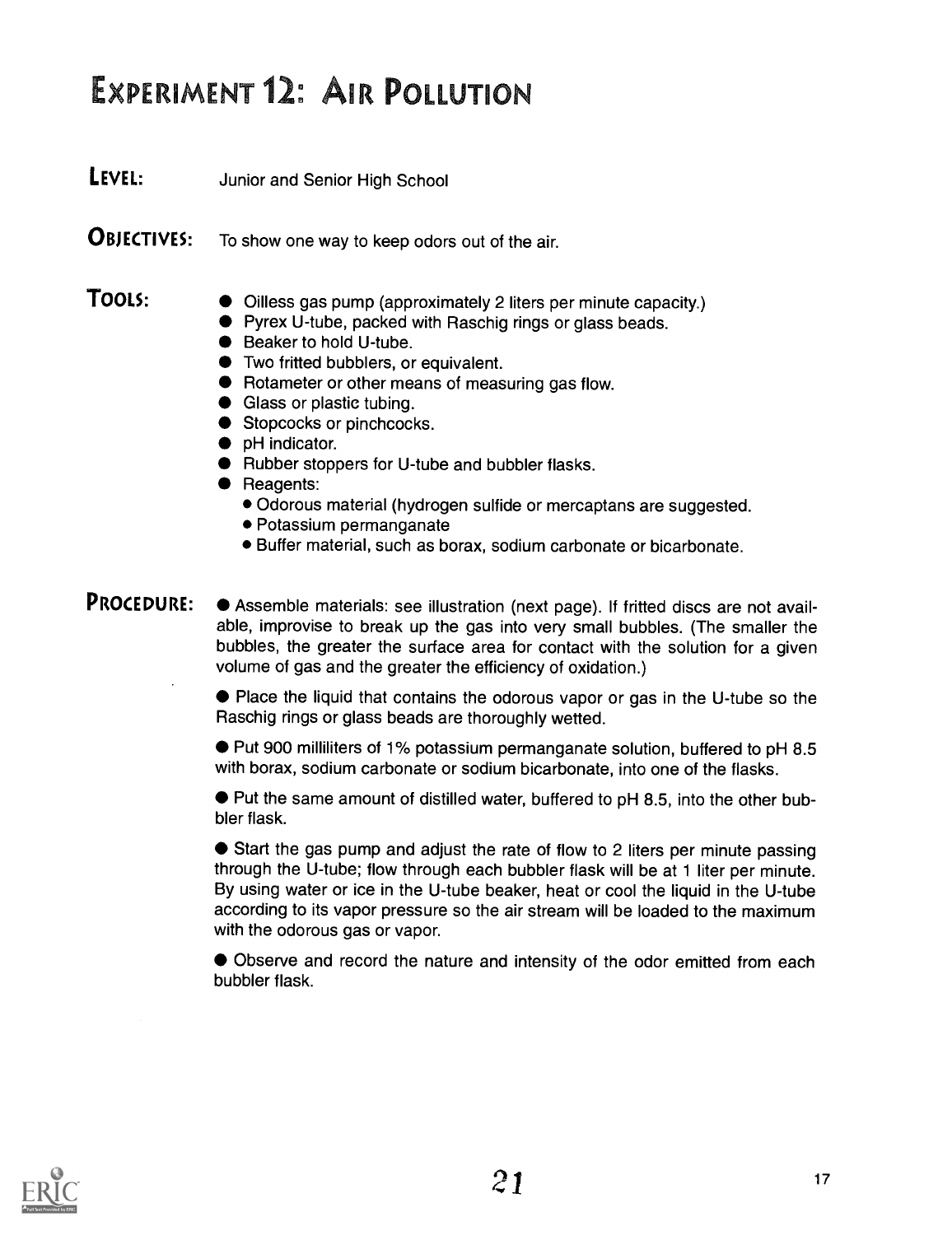

RESULTS & This experiment demonstrates just one of a number of ways odors can be re-<br>DISCUSSION moved. Activated carbon also can be used for some odors, and others can be removed by direct exposure to a flame.

> Discuss local factories or other activities such as dairy farms, sewage treatment, etc. which might need to control odors.

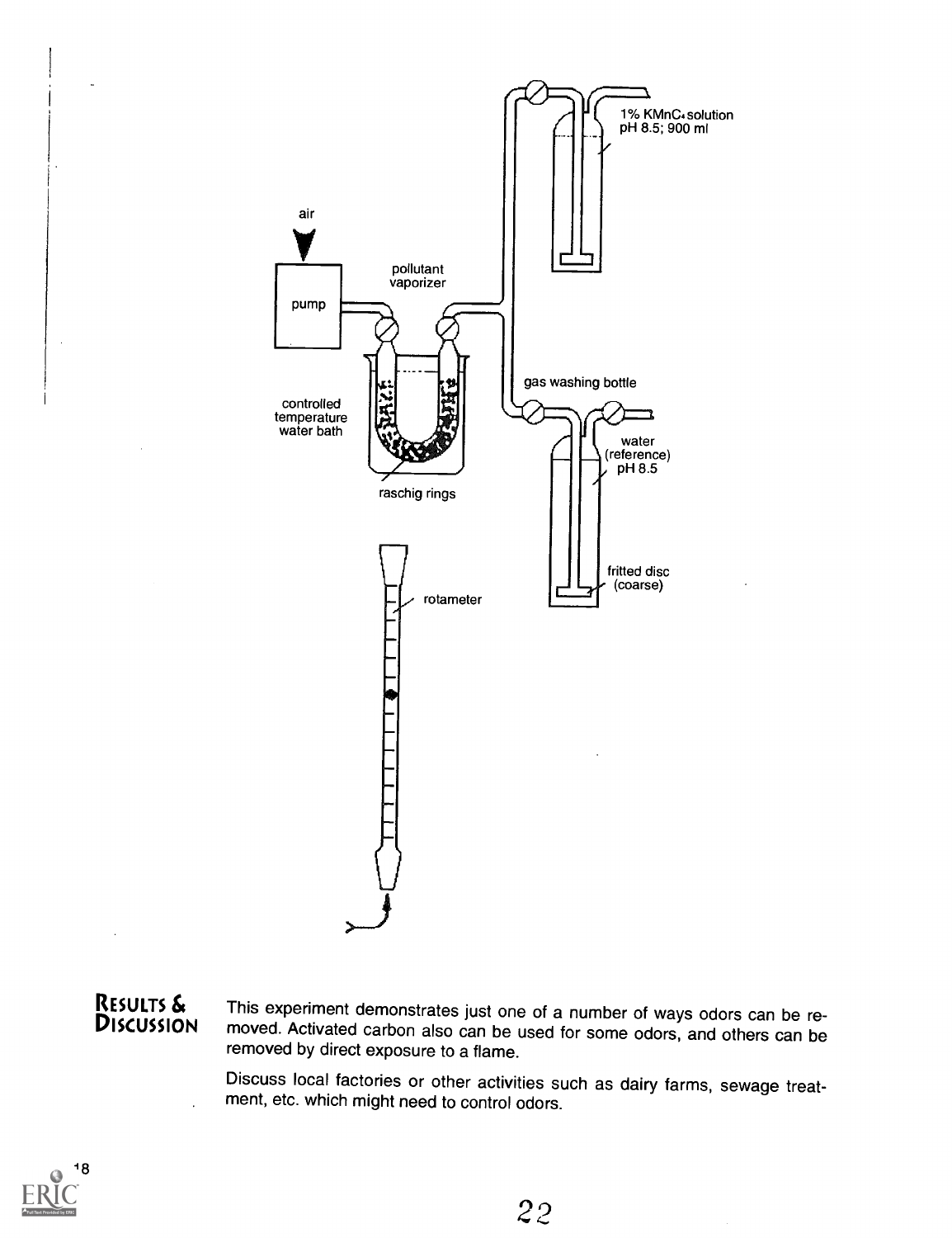### EXPERIMENT 13: FIELD EXPERIMENT

#### **LEVEL:** Junior and Senior High School

**OBJECTIVES:** Collect and study the plankton that make up the base of the food chain for marine and aquatic organisms. Note: This experiment can be done in either fresh or salt water.

- TOOLS:  $\bullet$  One leg of a nylon panty hose or a nylon stocking.
	- A wire coat hanger or a plastic milk jug.
	- Needle and thread.
	- $\bullet$  Duct tape.
	- A vial or small bottle, plastic or glass (one with a lip).
	- Strong cord.
	- A small fishing sinker.

A boat and motor (not necessary, but recommended. A rowboat may be used if you have a strong rower.)

**PROCEDURE:**  $\bullet$  Twist the coat hanger into a ring. Attach the wide end of the panty hose leg to the coat hanger, using the needle and thread. Reinforce the stitching with the duct tape. Alternatively, the stocking or panty hose can be stitched to the milk jug after its bottom and part of the top have been cut out.

> • Attach strong cord to three places of the ring, knotting the string together a foot or so in front of the net, or tie string to the handle of the jug. string together a foot or so in front of the net, or tie string to the handle of the jug.

● Add cord for a towing line.

 $\bullet$  Cut open the toe of the stocking, and tie on the small catch bottle, making certain that the string is tight around the lip.

RESULTS  $\delta$  Using the net: Plankton nets can be towed by hand through the water or  $D$ <br>is interpret on the pulled behind a boat, either one with a motor or rowed. The net can be pulled behind a boat, either one with a motor or rowed. The net should be pulled fairly fast to keep it off the bottom or you will collect more than plankton. Smaller nets can be attached to a fishing rod and reel, cast out over the water, and reeled in.

> As you pull the net through the water, tiny drifting organisms are trapped by the net and wash down the side into the catch bottle.

> You can study your catch back at school. How many of the organisms you collected can you identify? What is the proportion of plants to animals? Can you suggest a reason why this might be?

> Discuss the position of the plants (phytoplankton) and the animals (zooplankton) in the food chain. Discuss the importance of phytoplankton in the food chain and in maintaining air quality. What happens to the plankton if a pond dries up? How do plankton reach a new body of water?

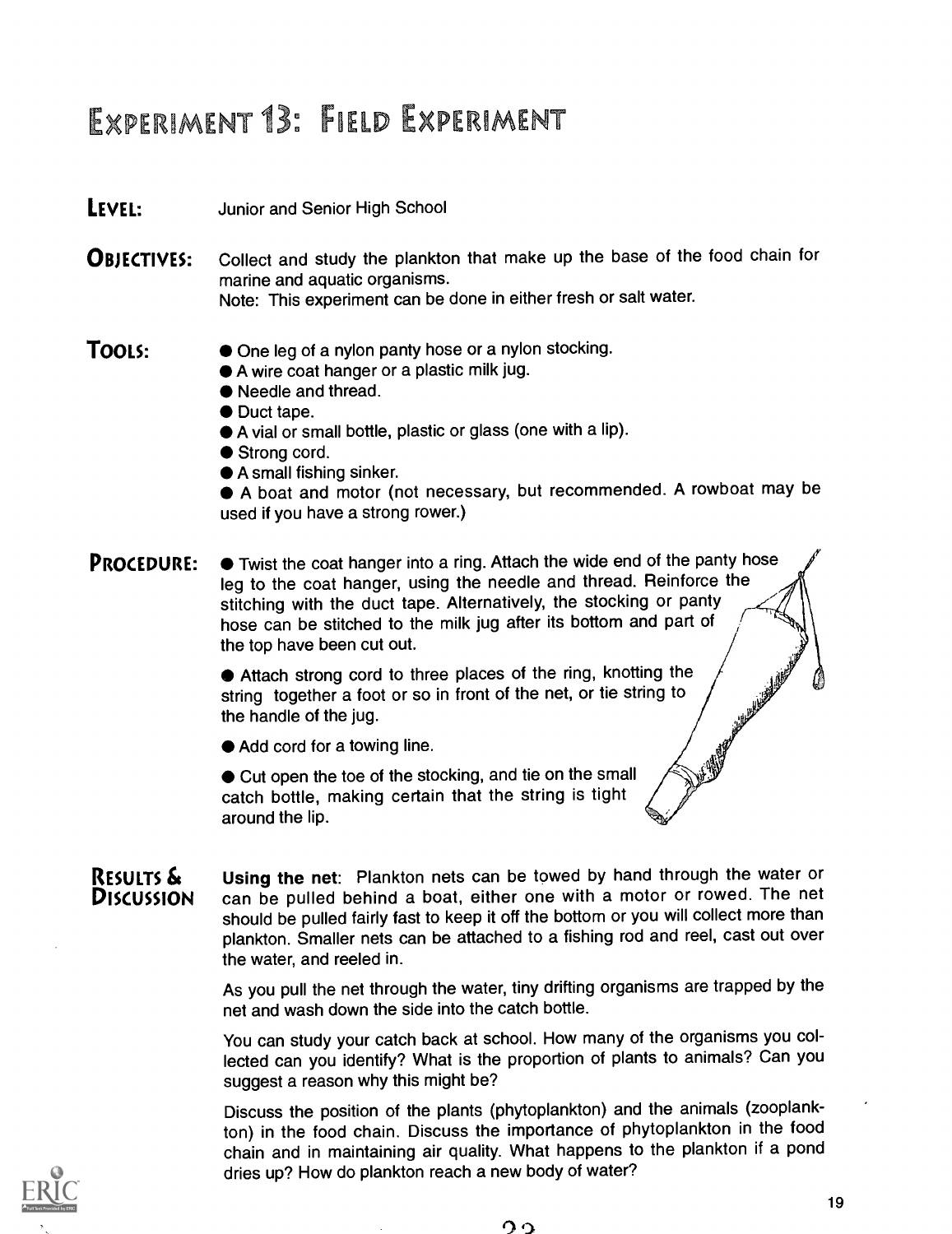## EXPERIMENT 14: FIELD EXPERIMENT

### LEVEL: Junior and Senior High School

**PURPOSE:** After marking off a plot of land for detailed field study, to assess its plant cover and determine if it is dominated by upland or wetland plants.<br>(Note: A, B, and C may be done individually or one following the

- TOOLS: A. Line Transect
	- Heavy string (50-100 feet or so)
	- $\bullet$  Two wooden pegs
	- Fluorescent plastic surveyor's tape
	- B. Belt Transect
		- Heavy string (at least twice the amount used in A)
		- Four wooden pegs
		- Paper, pencil and clipboard
	- C. A Plot Grid
		- Four pieces of 1" x 1" x 1 meter lathe (note: 1x2 lathe will do)
		- Heavy string
		- Nails
		- Glue
		- Small drill
	- D. All
		- Field guides to help identify plants and animals
- **PROCEDURE:** Note: for each of these activities, it will be more interesting if the area to be sampled extends inland from a lake, pond, or stream.
	- A. Line Transect
		- Stretch the string between two pegs at the selected site.
		- At regular intervals, tie the surveyor's tape to the string.

Count the number of each type of plant that touches the string to determine the dominant vegetation at the area.

At each ribbon, collect samples of the plants, or the soil for later study and identification in the classroom.

You could run several parallel transects to obtain a more accurate assessment of the plant cover at a site. Or, you could use experiment B.

- B. Belt Transect
	- Mark out a narrow strip with pegs placed to form a rectangle.
	- Tie and run a string from each peg, enclosing the rectangle.

Draw a map of the area, using different symbols to indicate dominant vegetation, and vegetation zones.

 $\bullet$  Inside the belt transect, follow the procedure in experiment C for a detailed assessment of the plant cover.

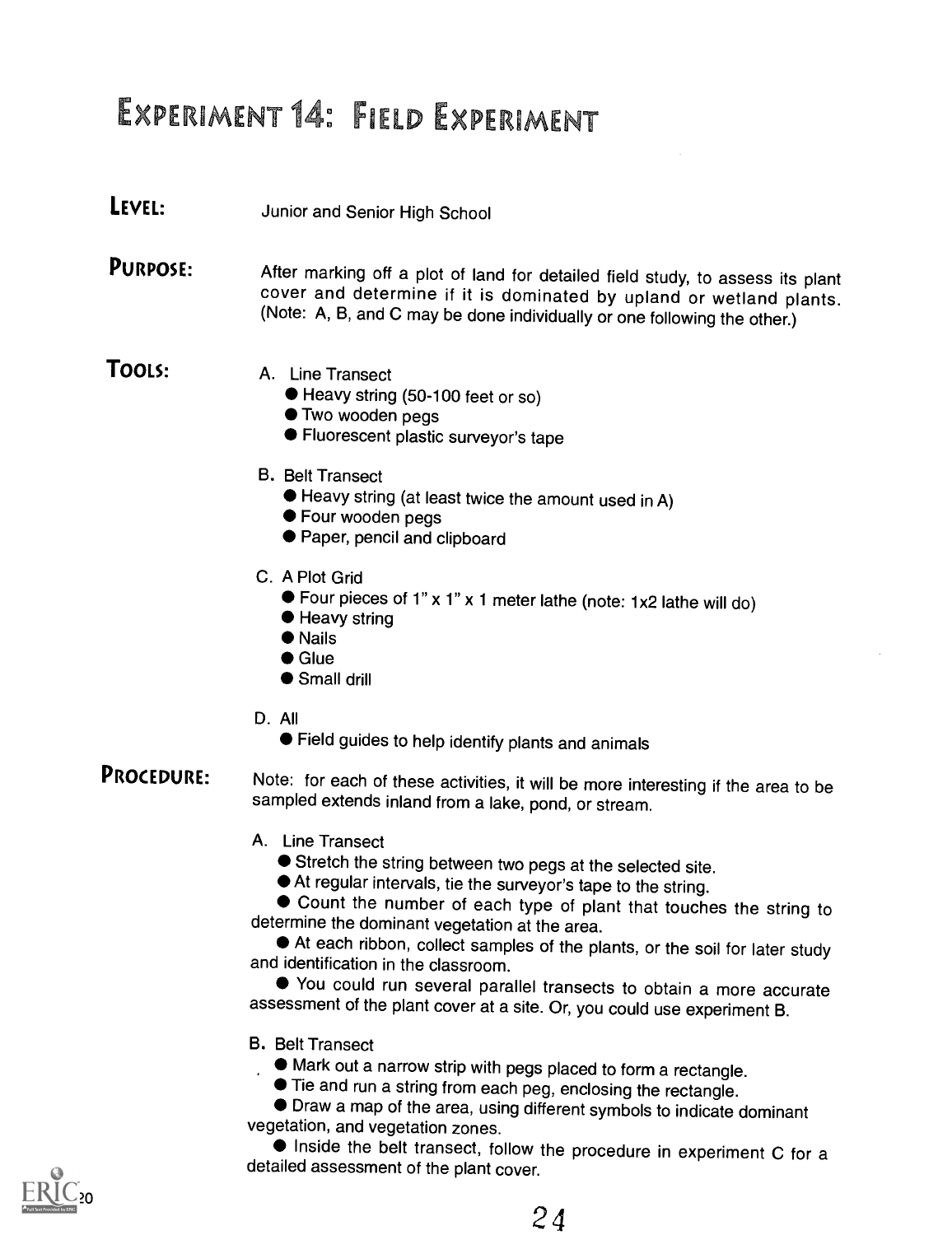C. Plot Grid

Build a one-meter square frame from the pieces of lathe, nailing and glueing the corners securely.

Drill three holes spaced evenly along each side of the frame.

Weave the string through the holes (see illustration). Within your belt transect (see B) or on another plot, lay the grid on the ground. Count the total number of each kind of plant in each square and determine the relative dominance of each.

Move the frame to an adjoining plot and repeat. Do this until you have completely sampled the chosen plot.

#### RESULTS  $\mathbf{\hat{\mathbf{s}}}$  For each experiment, prepare a list of the kinds of plants in the sampling area,  $\mathbf{\hat{D}}$ <br>DISCUSSION using the fieldbook. After the plants have been identified, determine whather the using the fieldbook. After the plants have been identified, determine whether the area is a wetland, a transitional zone between wetlands and uplands, or an upland. (The plant identification guide may indicate the habitat preferred by each species, or you may wish to consult other references [see appendix.]) Which method of sampling provides the most detailed picture of the area being sampled?

Schedule a class period to consider the importance of wetlands, transitional zones, and uplands to such things as wildlife, water quality, water supply, flood and erosion control, and aesthetics. Discuss how these sampling procedures might be used by planners to plan land uses which will have the least adverse effects, or by regulators to ensure that valuable resources are protected.

This is an area which teachers may wish to bring in outside "experts" to help the class discussions. Sources include DEP District Offices, city and county planning and environmental offices, and local offices of any of the other agencies listed in the appendix.



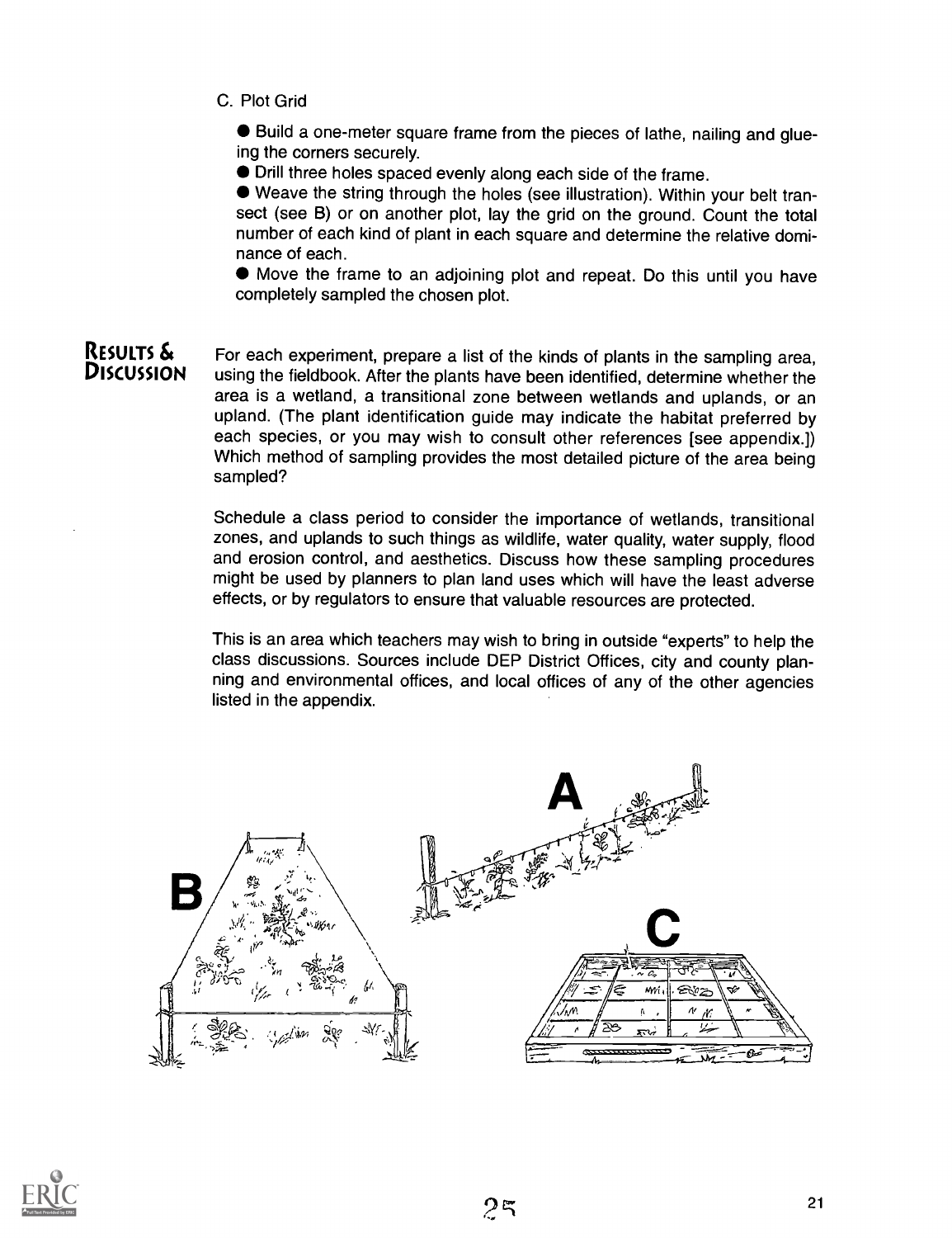

Sources of environmental education and information about environmental education.

Department of Environmental Protection booklets, speakers Office of Environmental Education 3900 Commonwealth Blvd. Tallahassee, FL 32399-3000 904/488-9334

Water Management Districts booklets, speakers

Northwest Florida WMD Route 1, Box 3100 Havana, FL 32333 904/539-5999

Suwannee River WMD Route 3, Box 64 Live Oak, FL 32060 904/362-1001

St. Johns River WMD P.O. Box 1429 Palatka, FL 32078-1429 904/329-4500

Southwest Florida WMD 2379 Broad St. Brooksville, FL 33512-9712 904/796-7211

South Florida WMD P.O. Box 24680 West Palm Beach, FL 33416-4680 305/686-8800

Office of Environmental Education 1311 Paul Russell Rd. Suite 201A Tallahassee, FL 32301 904/487-7900

Game & Fresh Water Fish Commission booklets, speakers 620 S. Meridian St. Tallahassee, FL 32399-1600 904/488-4676

Division of Forestry booklets, speakers 3125 Conner Blvd. Tallahassee, FL 32301 904/488-7000

#### OTHER SOURCES OF INFORMATION

There are a number of organizations which may be able to provide help or suggestions with other environmental experiments. Some of these are:

American Institute of Chemical Engineers 345 East 47th St. New York, NY 10017

American Society of Mechanical Engineers 345 East 47th St. New York, NY 10017

Florida Engineering Society 125 S. Gadsden St. Tallahassee, FL 32301

The Air and Waste Management Association P.O. Box 2861 Pittsburgh, PA 15230

Florida Audubon Society 480 E. Highway 436 Casselberry, FL 32707

Local nature museums or state and county parks

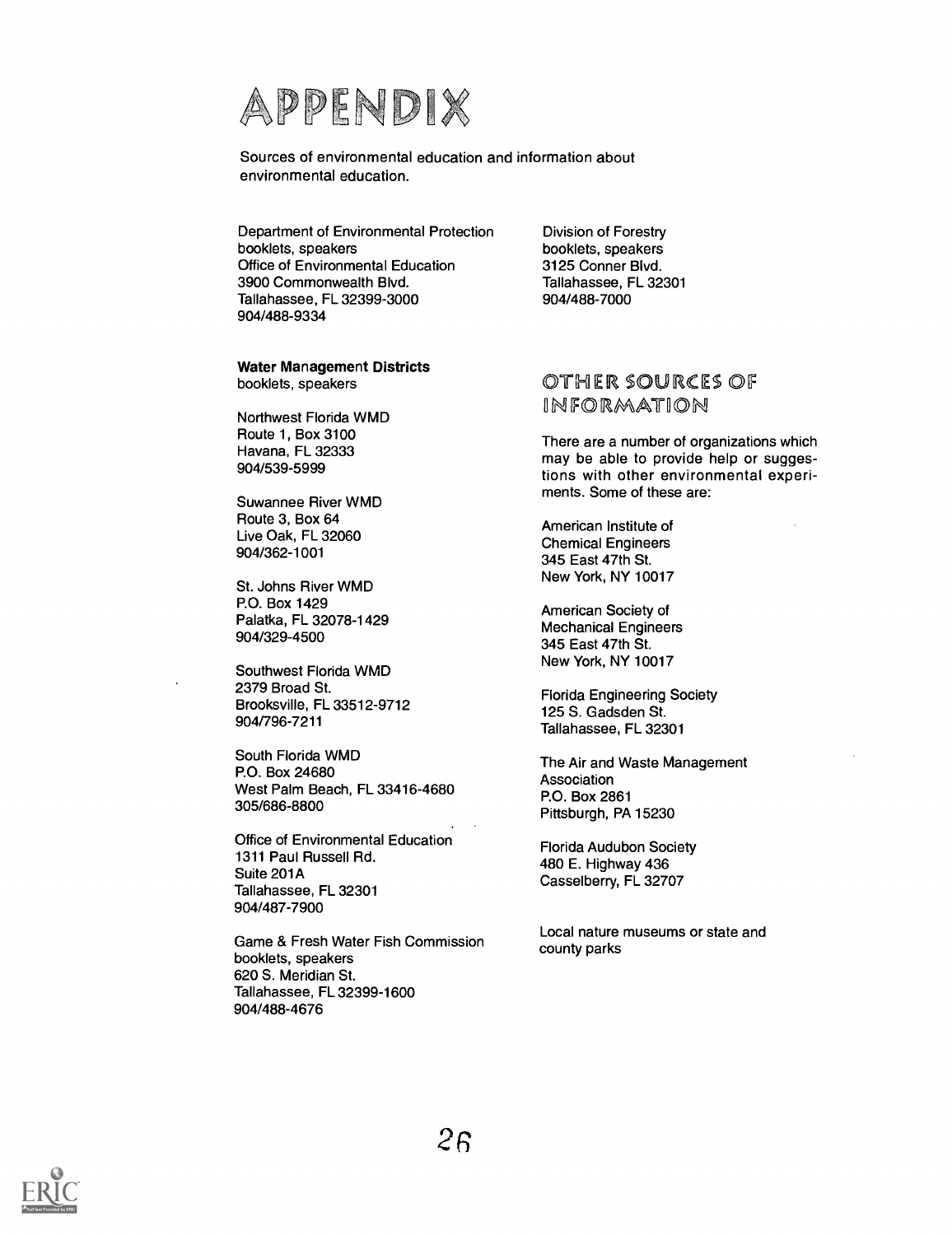

#### U.S. Department of Education

Office of Educational Research and Improvement (OERI) National Library of Education (NLE) Educational Resources Information Center (ERIC)



### REPRODUCTION RELEASE

(Specific Document)

| I. DOCUMENT IDENTIFICATION: |  |
|-----------------------------|--|
|-----------------------------|--|

| Title:<br>Classroom Hield Experiments for Fla's Environmental Kesources |                          |
|-------------------------------------------------------------------------|--------------------------|
| $\vert$ Author(s):                                                      |                          |
| Corporate Source:                                                       | <b>Publication Date:</b> |
| of Engineemental Protection                                             |                          |

### II. REPRODUCTION RELEASE:

In order to disseminate as widely as possible timely and significant materials of interest to the educational community, documents announced in the monthly abstract journal of the ERIC system, Resources in Education (RIE), are usually made available to users in microfiche, reproduced paper copy, and electronic media, and sold through the ERIC Document Reproduction Service (EDRS). Credit is given to the source of each document, and, if reproduction release is granted, one of the following notices is affixed to the document.

If permission is granted to reproduce and disseminate the identified document, please CHECK ONE of the following three options and sign at the bottom of the page.

| The sample sticker shown below will be<br>affixed to all Level 1 documents                                                                                    | The sample sticker shown below will be<br>affixed to all Level 2A documents                                                                                                                                                                                                                                                                                                                                                                                                                                       | The sample sticker shown below will be<br>affixed to all Level 2B documents                        |  |  |
|---------------------------------------------------------------------------------------------------------------------------------------------------------------|-------------------------------------------------------------------------------------------------------------------------------------------------------------------------------------------------------------------------------------------------------------------------------------------------------------------------------------------------------------------------------------------------------------------------------------------------------------------------------------------------------------------|----------------------------------------------------------------------------------------------------|--|--|
| PERMISSION TO REPRODUCE AND<br>DISSEMINATE THIS MATERIAL HAS<br><b>BEEN GRANTED BY</b>                                                                        | PERMISSION TO REPRODUCE AND<br>DISSEMINATE THIS MATERIAL IN<br>MICROFICHE, AND IN ELECTRONIC MEDIA<br>FOR ERIC COLLECTION SUBSCRIBERS ONLY.<br>HAS BEEN GRANTED BY                                                                                                                                                                                                                                                                                                                                                | PERMISSION TO REPRODUCE AND<br>DISSEMINATE THIS MATERIAL IN<br>MICROFICHE ONLY HAS BEEN GRANTED BY |  |  |
| දු@                                                                                                                                                           |                                                                                                                                                                                                                                                                                                                                                                                                                                                                                                                   |                                                                                                    |  |  |
| TO THE EDUCATIONAL RESOURCES<br><b>INFORMATION CENTER (ERIC)</b>                                                                                              | TO THE EDUCATIONAL RESOURCES<br><b>INFORMATION CENTER (ERIC)</b>                                                                                                                                                                                                                                                                                                                                                                                                                                                  | TO THE EDUCATIONAL RESOURCES<br><b>INFORMATION CENTER (ERIC)</b>                                   |  |  |
|                                                                                                                                                               | $2\mathbb{A}$                                                                                                                                                                                                                                                                                                                                                                                                                                                                                                     | 28                                                                                                 |  |  |
| Level 1                                                                                                                                                       | Level 2A                                                                                                                                                                                                                                                                                                                                                                                                                                                                                                          | Level 2B                                                                                           |  |  |
|                                                                                                                                                               |                                                                                                                                                                                                                                                                                                                                                                                                                                                                                                                   |                                                                                                    |  |  |
| Check here for Level 1 release, permitting reproduction<br>and dissemination in microfiche or other ERIC archival<br>media (e.g., electronic) and paper copy. | Check here for Level 2A release, permitting reproduction<br>and dissemination in microfiche and in electronic media<br>for ERIC archival collection subscribers only                                                                                                                                                                                                                                                                                                                                              | Check here for Level 2B release, permitting<br>reproduction and dissemination in microfiche only   |  |  |
|                                                                                                                                                               | Documents will be processed as indicated provided reproduction quality permits.<br>If permission to reproduce is granted, but no box is checked, documents will be processed at Level 1.                                                                                                                                                                                                                                                                                                                          |                                                                                                    |  |  |
|                                                                                                                                                               | I hereby grant to the Educational Resources Information Center (ERIC) nonexclusive permission to reproduce and disseminate this document<br>as indicated above. Reproduction from the ERIC microfiche or electronic media by persons other than ERIC employees and its system<br>contractors requires permission from the copyright holder. Exception is made for non-profit reproduction by libraries and other service agencies<br>to satisfy information needs of educators in response to discrete inquiries. |                                                                                                    |  |  |
| Sigr<br>here, $\neg$                                                                                                                                          | Printed Name/Position/Title:                                                                                                                                                                                                                                                                                                                                                                                                                                                                                      |                                                                                                    |  |  |
| Organization/Address:<br>nlease                                                                                                                               | E-Mail Address:                                                                                                                                                                                                                                                                                                                                                                                                                                                                                                   | Date:                                                                                              |  |  |
| 'ahussee                                                                                                                                                      |                                                                                                                                                                                                                                                                                                                                                                                                                                                                                                                   | (over)                                                                                             |  |  |